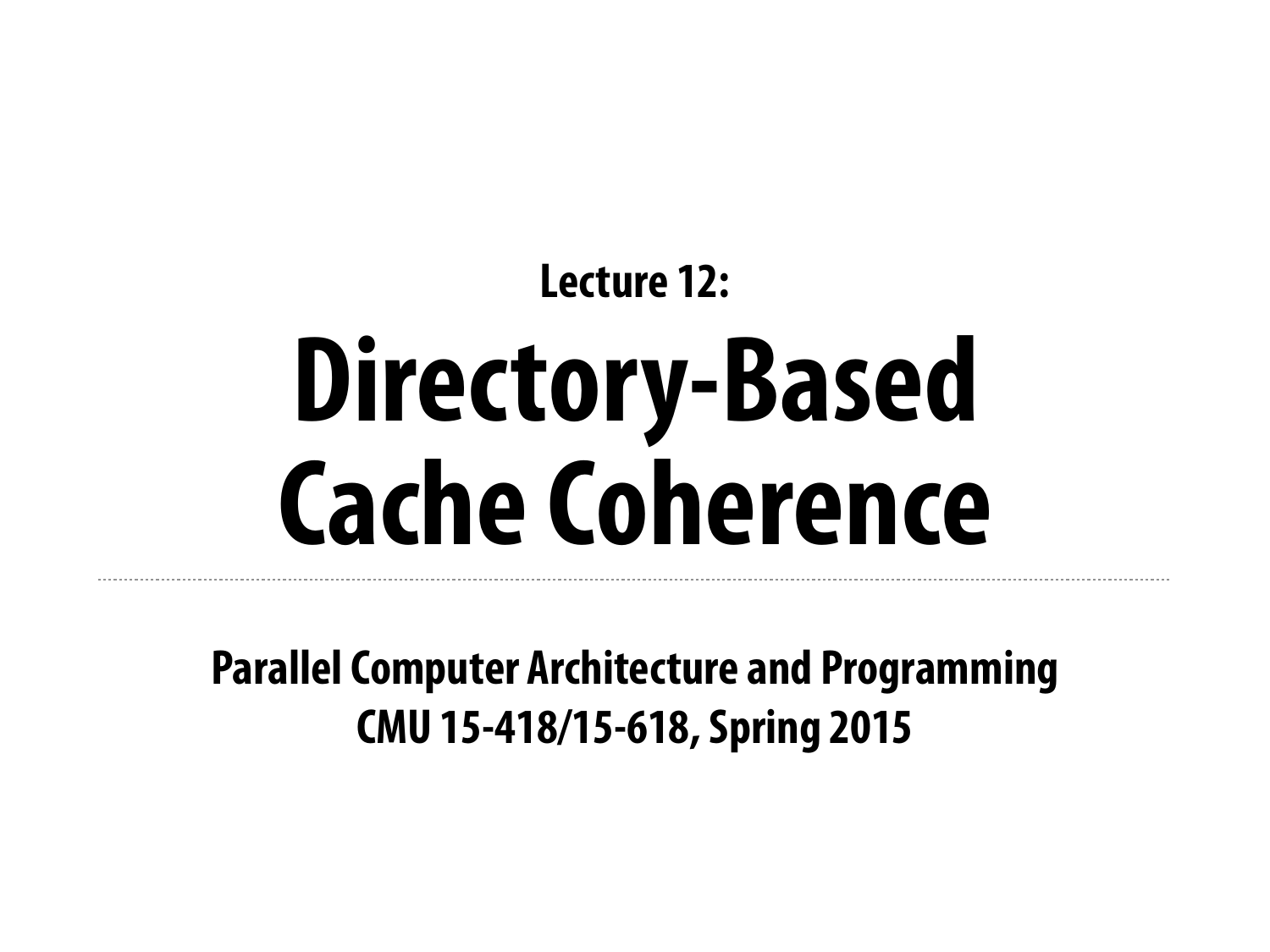## **Home Edward Sharpe & the Magnetic Zeros (Up From Below)**

### **Tunes**

*"We actually wrote this song at Cray for orientation of hires on the memory system team. The'll never forget where to get information about about a line in a directory-based cache coherence scheme."* 

*- [Alex Ebert](http://en.wikipedia.org/wiki/Alex_Ebert)*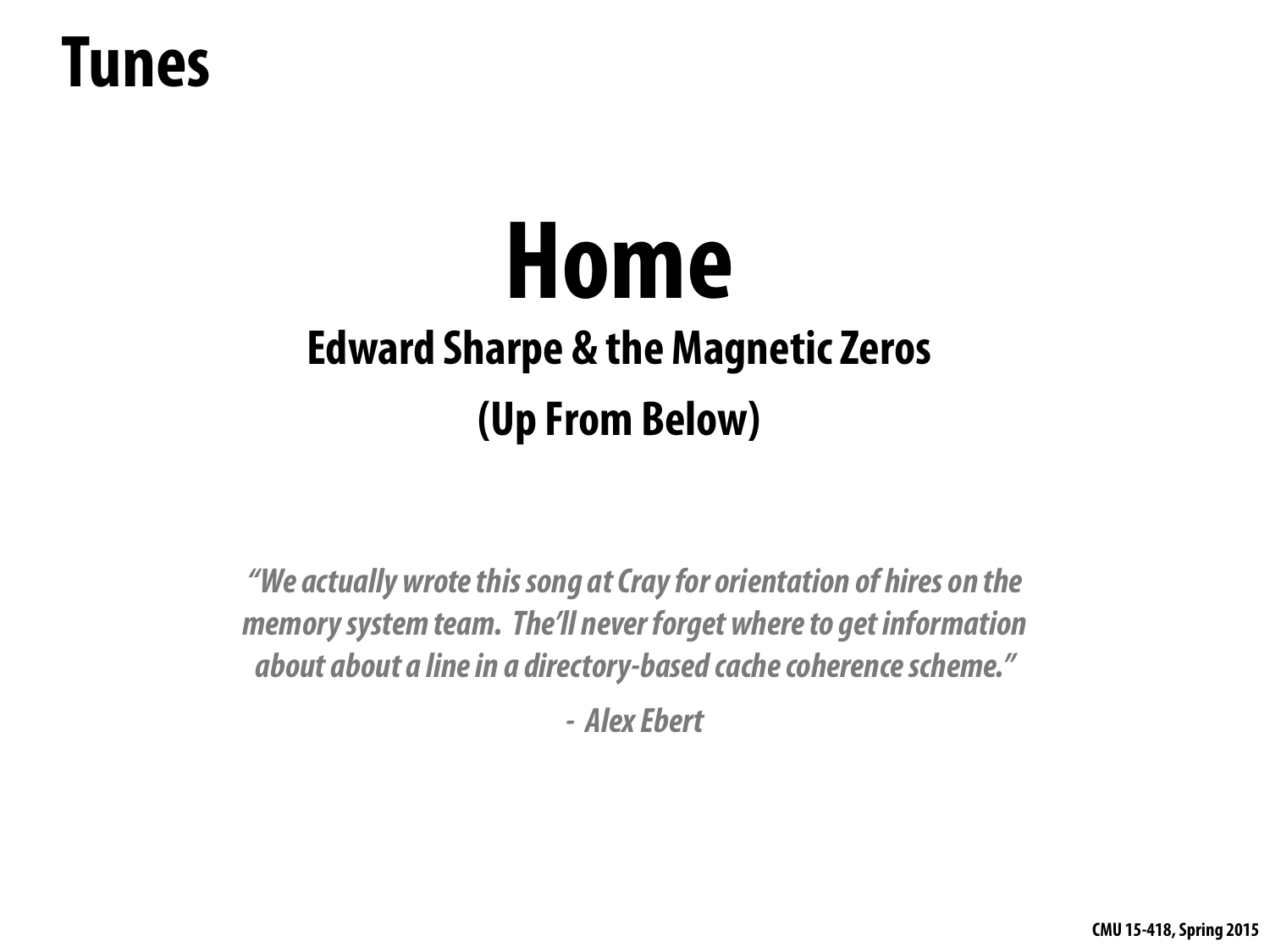### **NVIDIA GPUs do not implement cache coherence**

**▪ Incoherent per-SMX core L1 caches** 

**▪ Single, unifed L2 cache**

**// this is a read-modify-write performed atomically on the // contents of a line in the L2 cache**  atomicAdd(&x, 1);

**CUDA global memory atomic operations "bypass" L1 cache, so an atomic operation will always observe up-to-date data** 



**L1 caches are write-through to L2 by default** 

**CUDA volatile qualifer will cause compiler to generate a LD instruction that will bypass the L1 cache. (see ld.cg or ld.cg** 

**NVIDIA graphics driver will clear L1 caches between any two kernel launches (ensures stores from previous kernel are visible to next kernel. Imagine a case where driver did not clear the L1 between kernel launches…** 

**Kernel launch 1: SMX core 0 reads x (so it resides in L1) SMX core 1 writes x (updated data available in L2)** 

**Kernel launch 2: SMX core 0 reads x (cache hit! processor observes stale data)**

**If interested in more details, see "Cache Operators" section of NVIDIA PTX Manual (Section 8.7.6.1 of Parallel Thread Execution ISA Version 4.1)**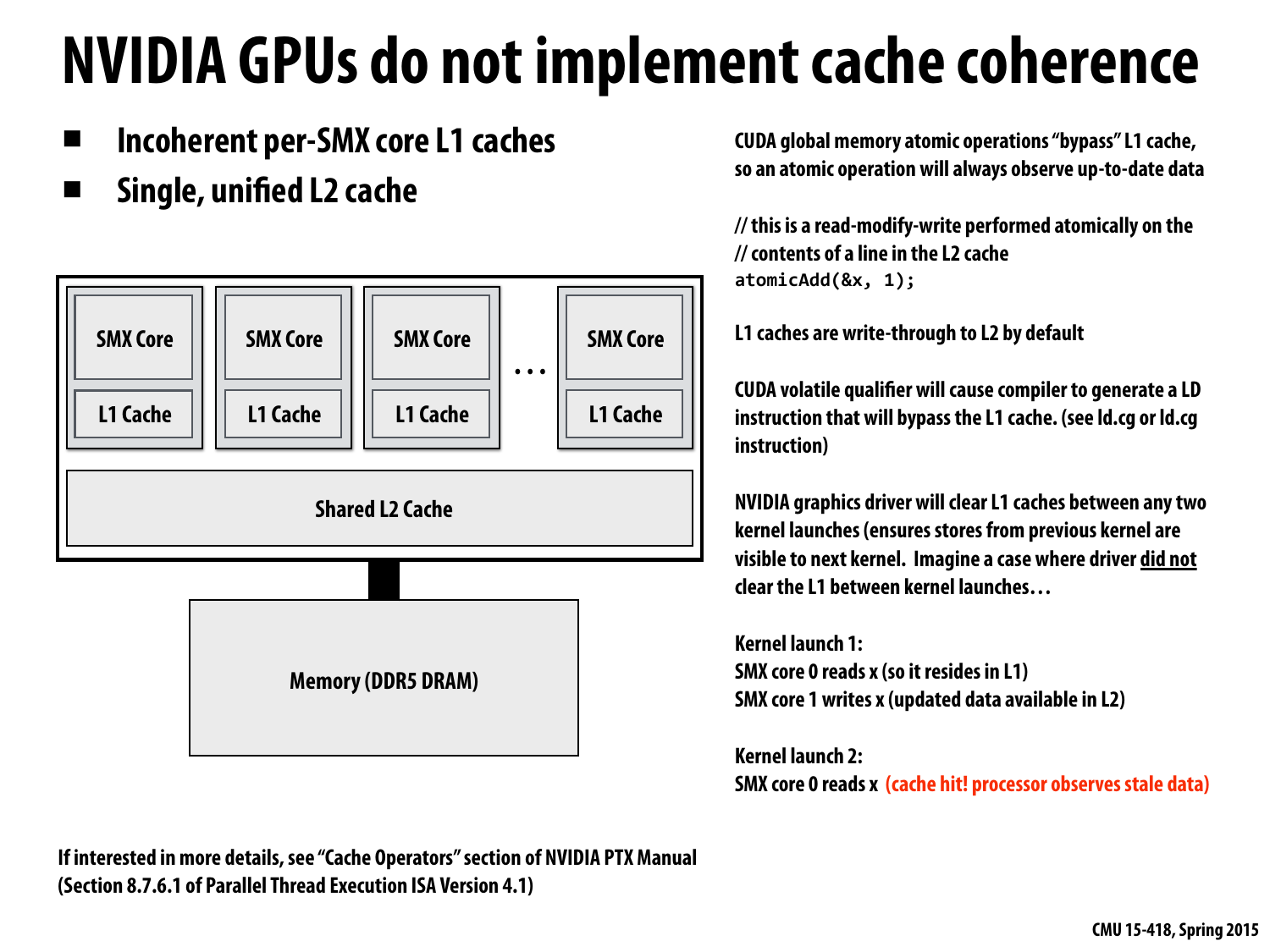## **Today: what you should know**

- **▪ What limits the scalability of snooping-based approaches to cache coherence?**
- **▪ How does a directory-based scheme avoid these problems?**
- **▪ How can the storage overhead of the directory structure be reduced? (and at what cost?)**

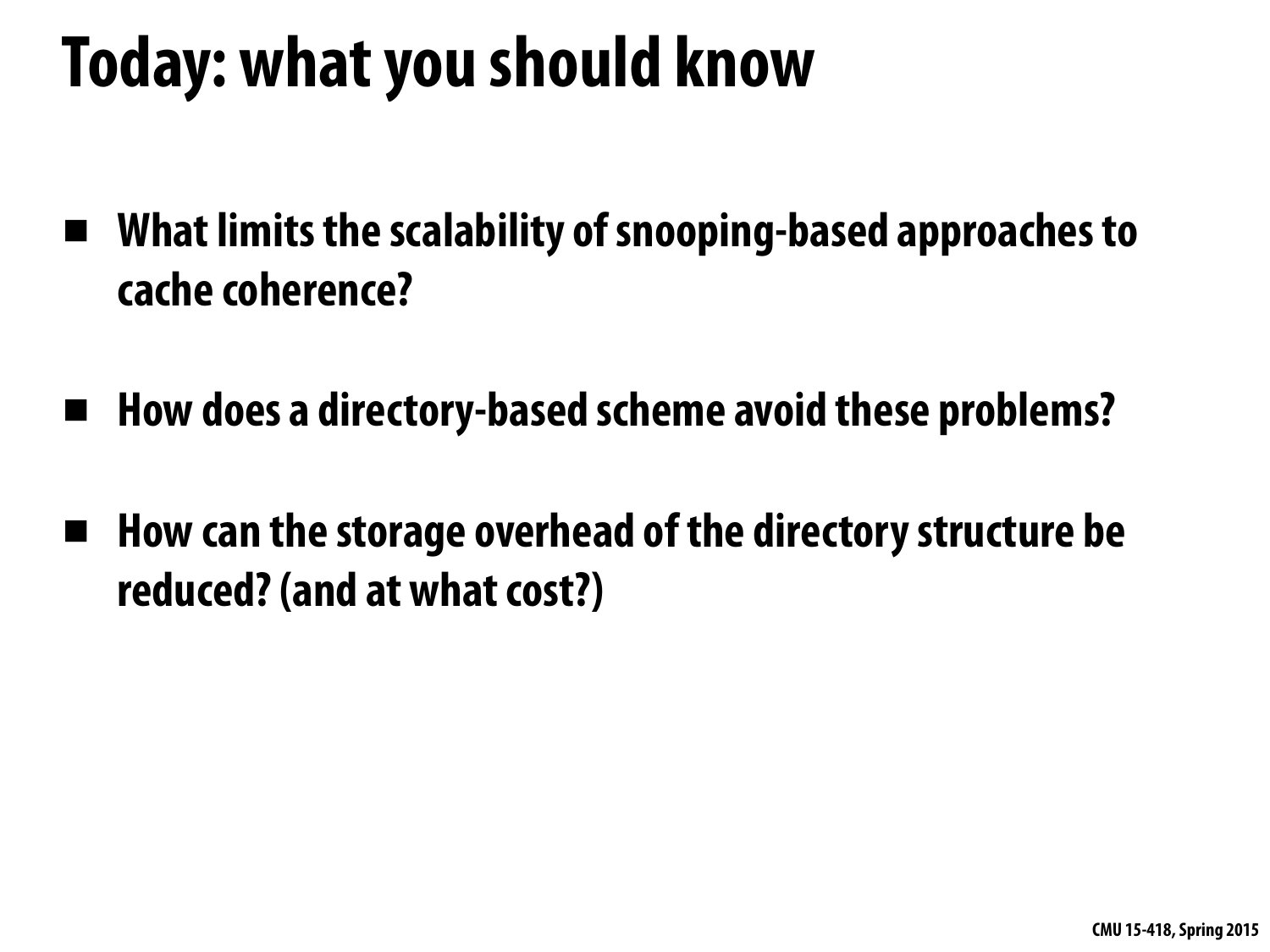# **Implementing cache coherence**



**The snooping cache coherence protocols from the past two lectures relied on broadcasting coherence information to all processors over the chip interconnect.** 

**Every time a cache miss occurred, the triggering cache communicated with all other caches!**

**We discussed what information was communicated and what actions were taken to implement the coherence protocol.** 

**We did not discuss how to implement broadcast. (one example is a shared bus)**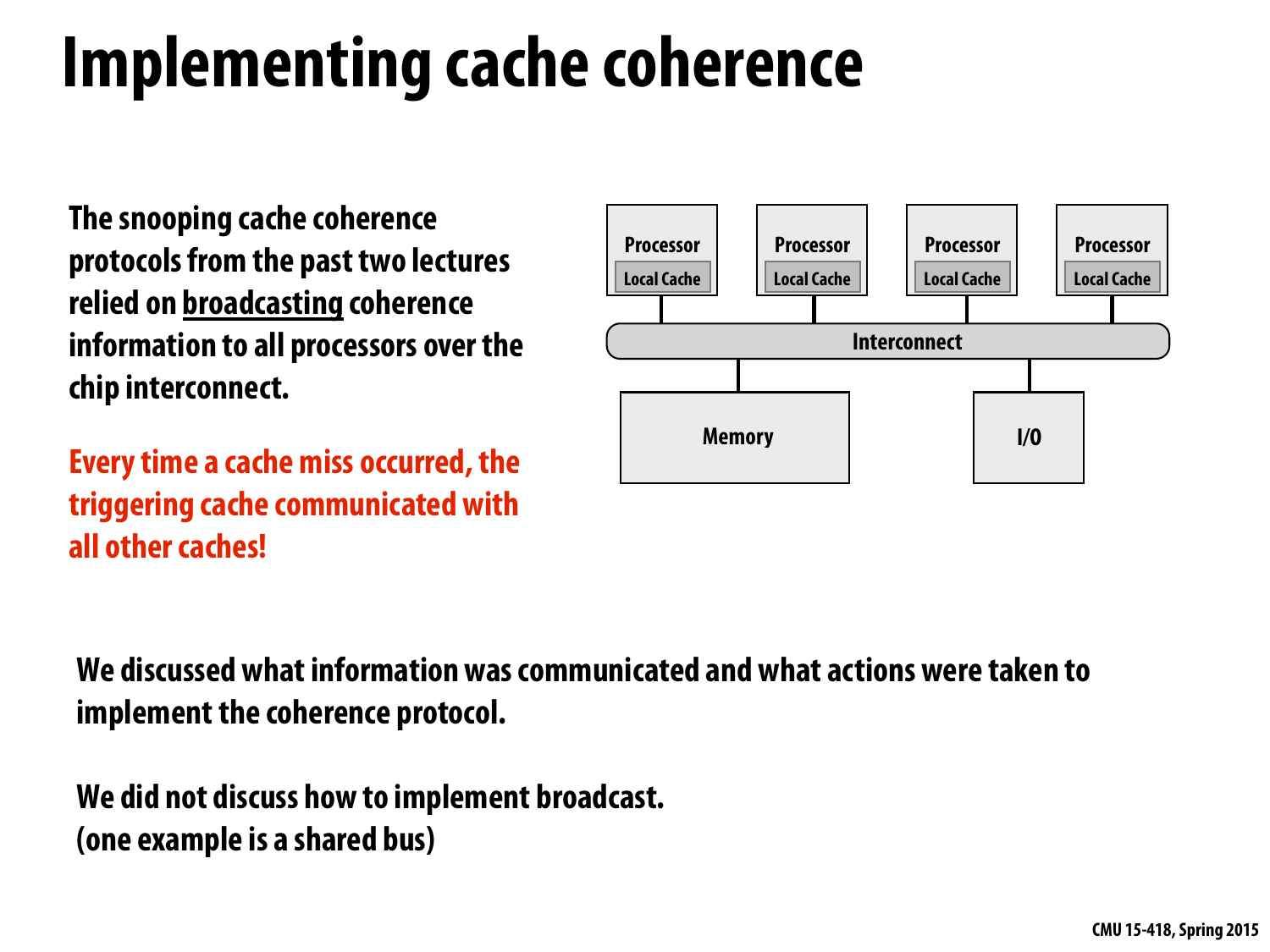## **Quick demo**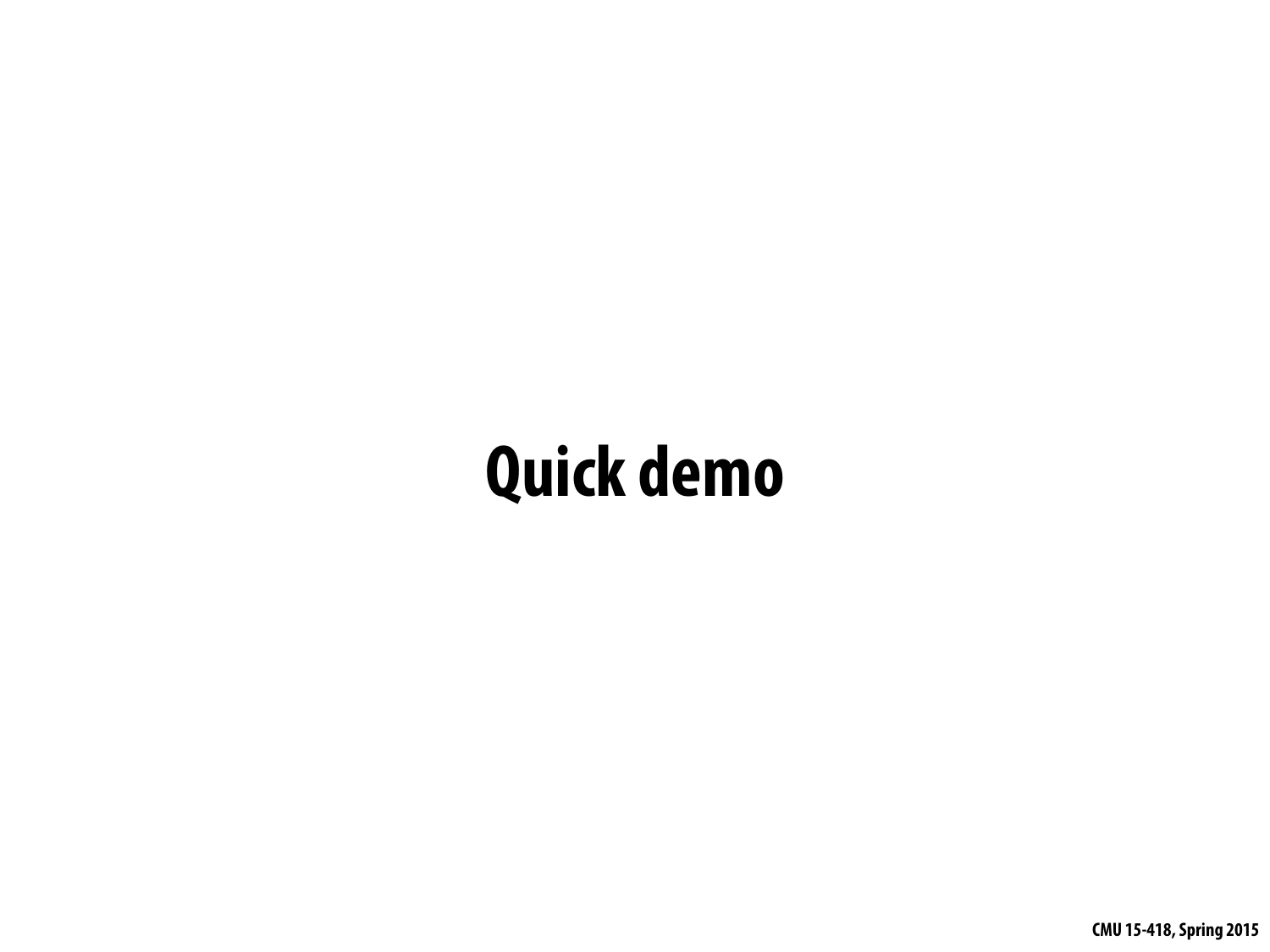### **Problem: scaling cache coherence to large machines**



**Recall non-uniform memory access (NUMA) shared memory systems (e.g., PSC Blacklight)** 

**Idea: locating regions of memory near the processors increases scalability: it yields higher aggregate bandwidth and reduced latency (especially when there is locality in the application)** 

**But... efficiency of NUMA system does little good if the coherence protocol can't also be scaled!** 

**Consider this case: processor accesses nearby memory (good...), but to ensure coherence still must broadcast to all other processors it is doing so (bad...).** 

**Some terminology:** 

- **▪ cc-NUMA = "cache-coherent, non-uniform memory access"**
- **▪ Distributed shared memory system (DSM): cache coherent, shared address space, but architecture implemented by physically distributed memories**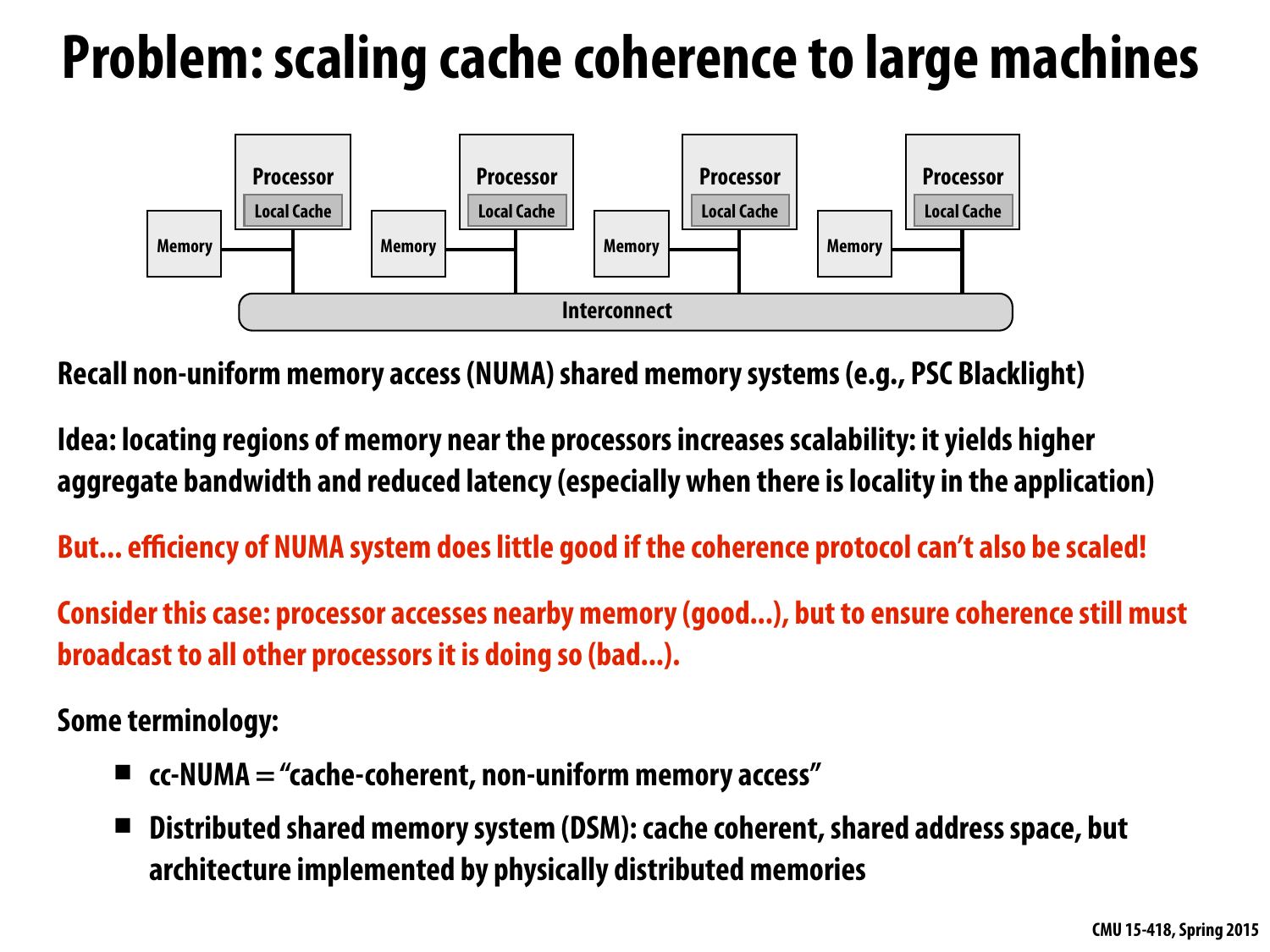## **One possible solution: hierarchical snooping**



### **Use snooping coherence at each level**



### **Another example: with memory localized with the groups of processors, rather than centralized**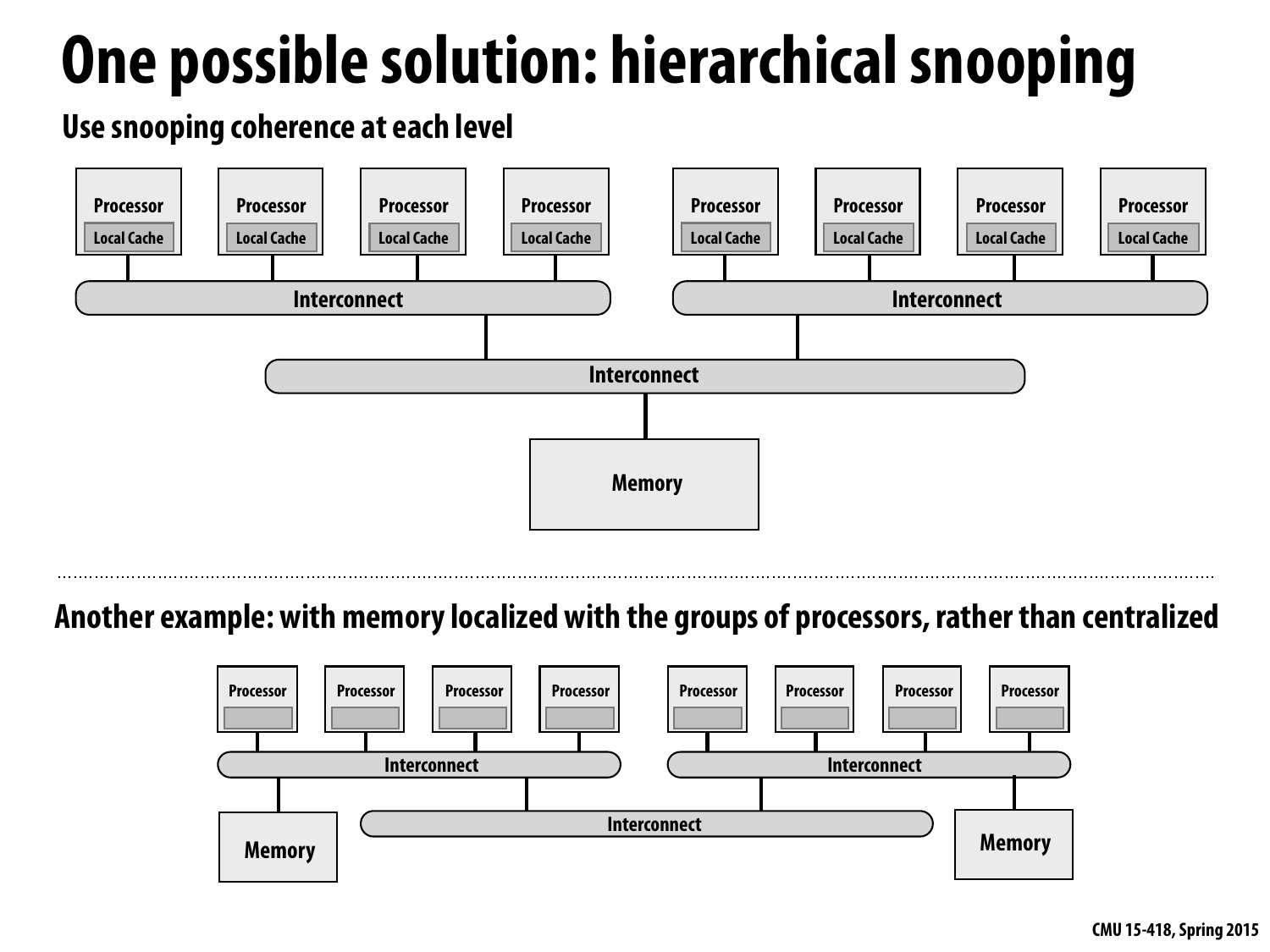## **One possible solution: hierarchical snooping**



**Use snooping coherence at each level**

### **Advantages**

**▪ Relatively simple to build (already have to deal with similar issues due to multi-level caches)** 

### **Disadvantages**

- **▪ The root of the network can become a bottleneck**
- **Larger latencies than direct communication**
- **▪ Does not apply to more general network topologies (meshes, cubes)**

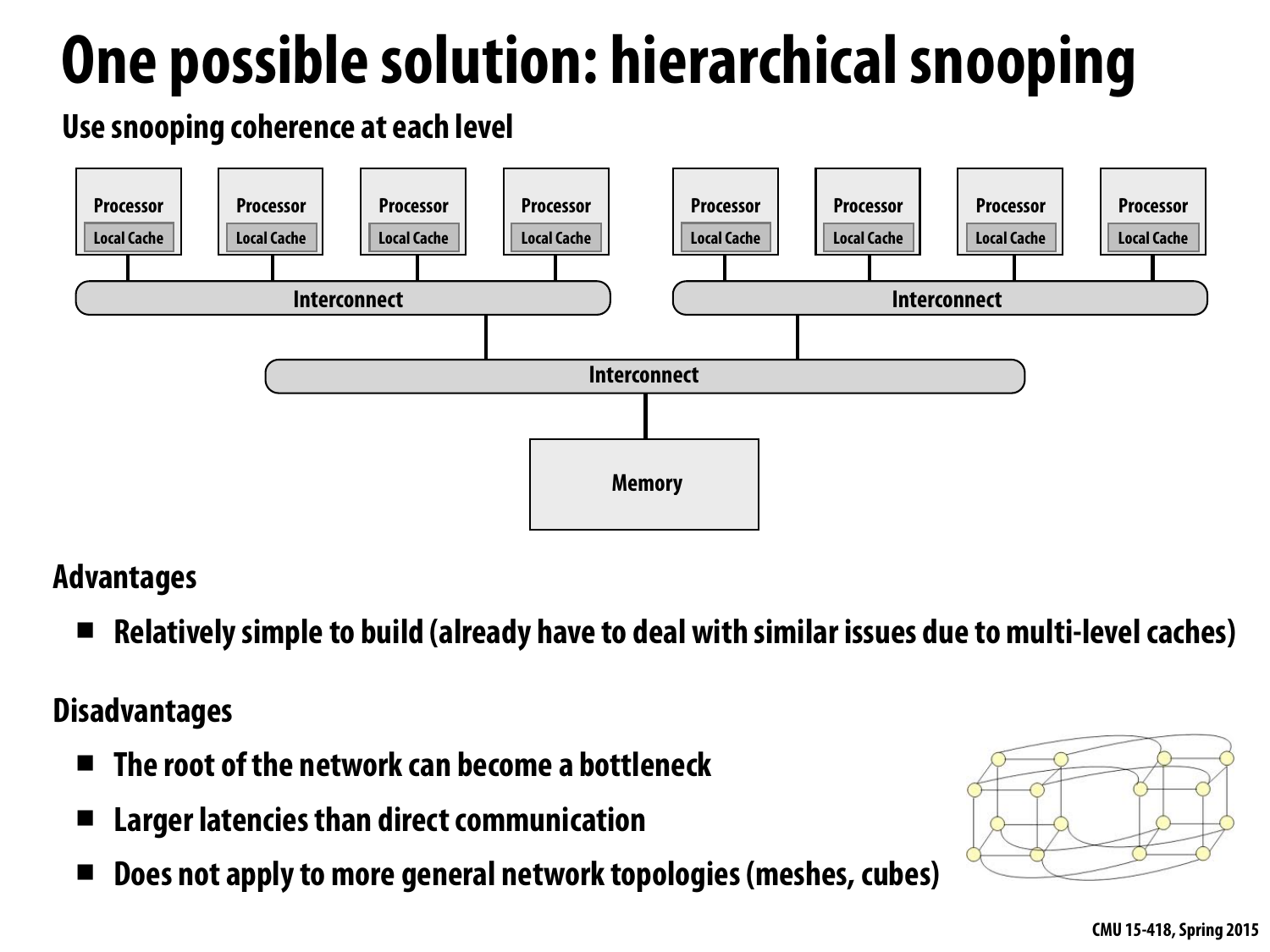## **Scalable cache coherence using directories**

- **▪ Snooping schemes broadcast coherence messages to determine the state of a line in the other caches**
- **▪ Alternative idea: avoid broadcast by storing information about the status of the line in one place: a "directory"** 
	- **- The directory entry for a cache line contains information about the state of the cache line in all caches.**
	- **- Caches look up information from the directory as necessary**
	- **- Cache coherence is maintained by point-to-point messages between the caches (not by broadcast mechanisms)**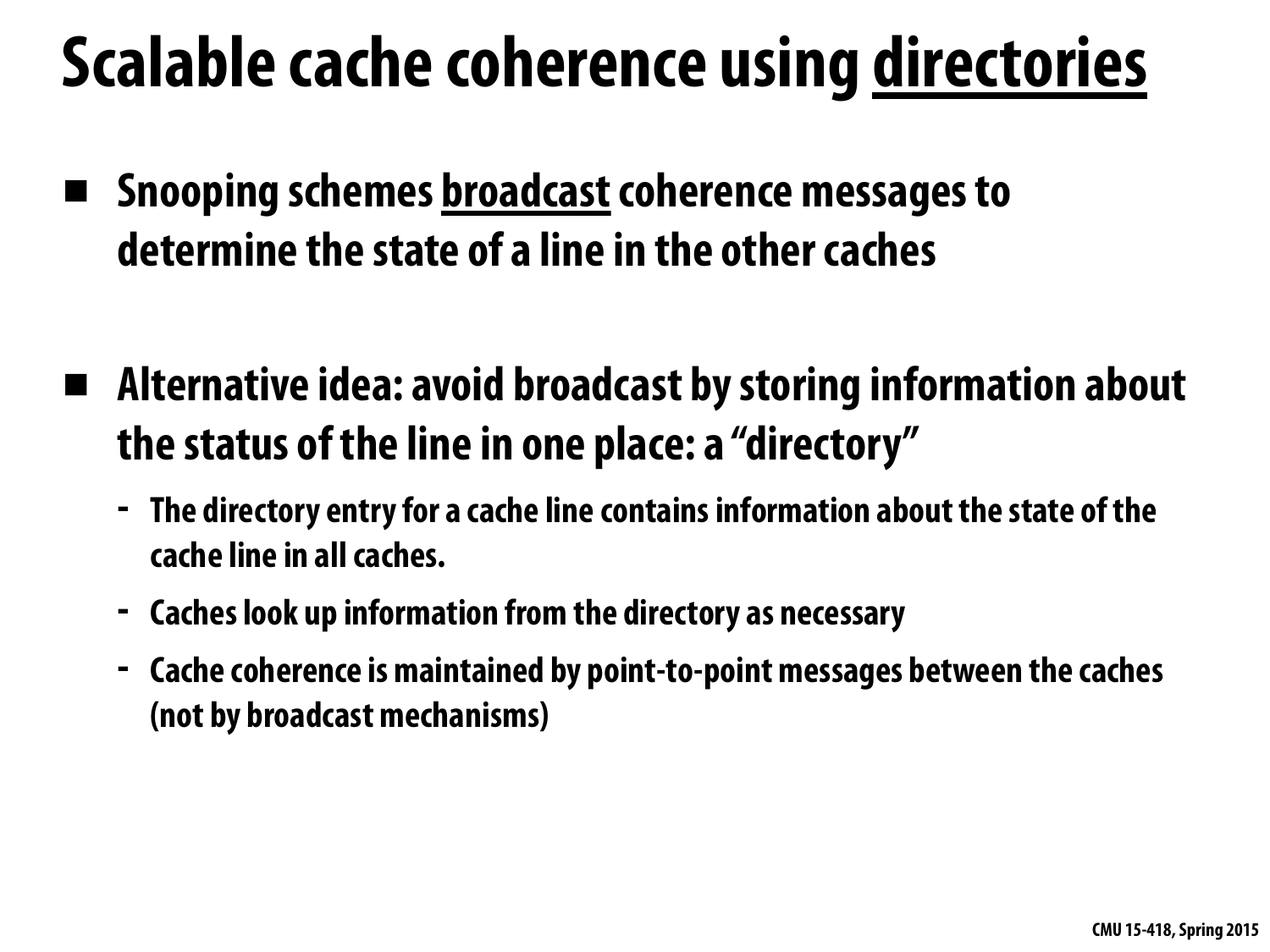## **A very simple directory**

### **Scalable Interconnect**



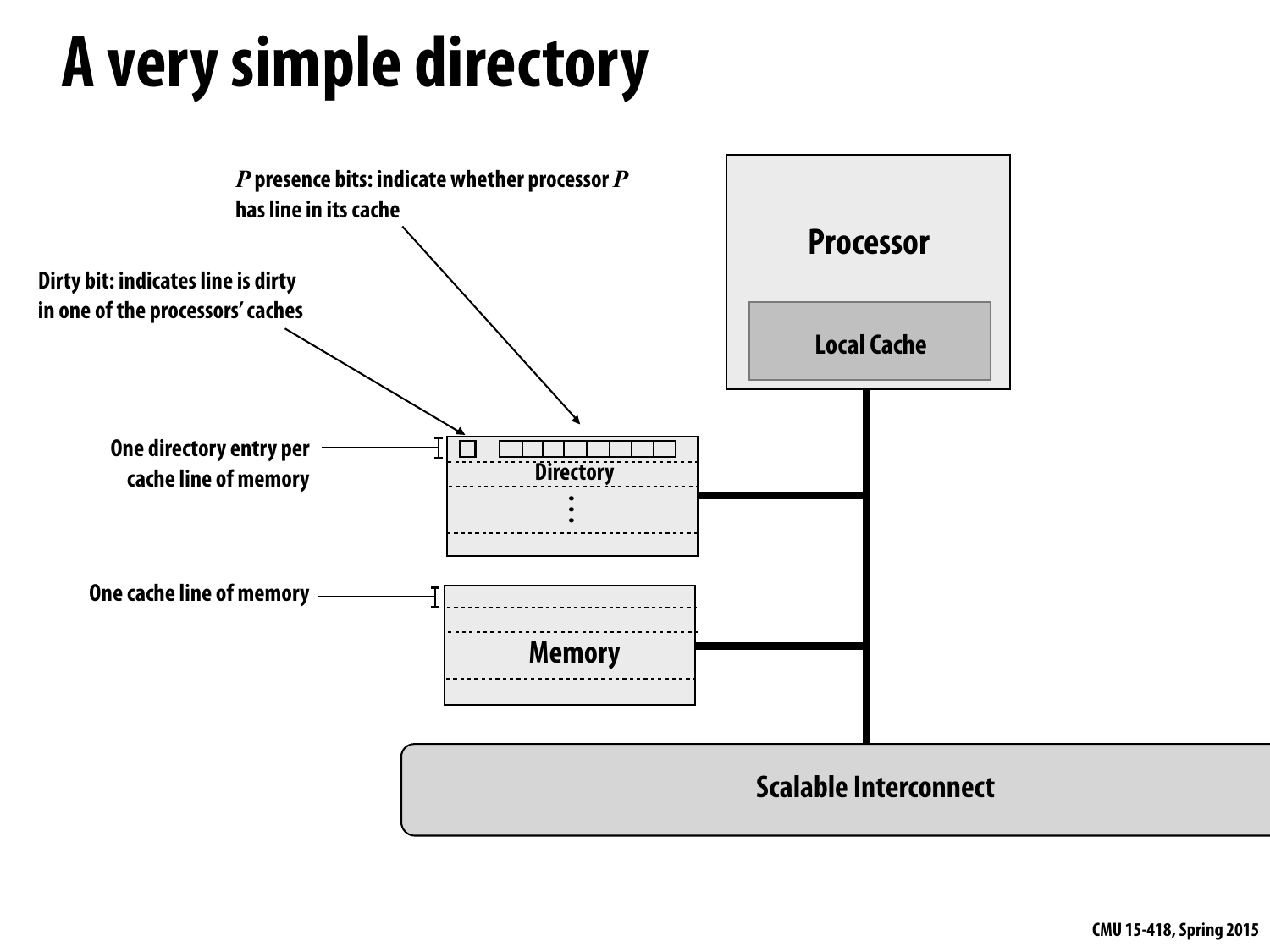## **A partitioned directory**



- **▪ "Home node" of a line: node with memory holding the corresponding data for the line - Example: node 0 is the home node of the orange line, node 1 is the home node of the blue line** 
	- **▪ "Requesting node": node containing processor requesting line**

**Directory partition is co-located with memory it describes**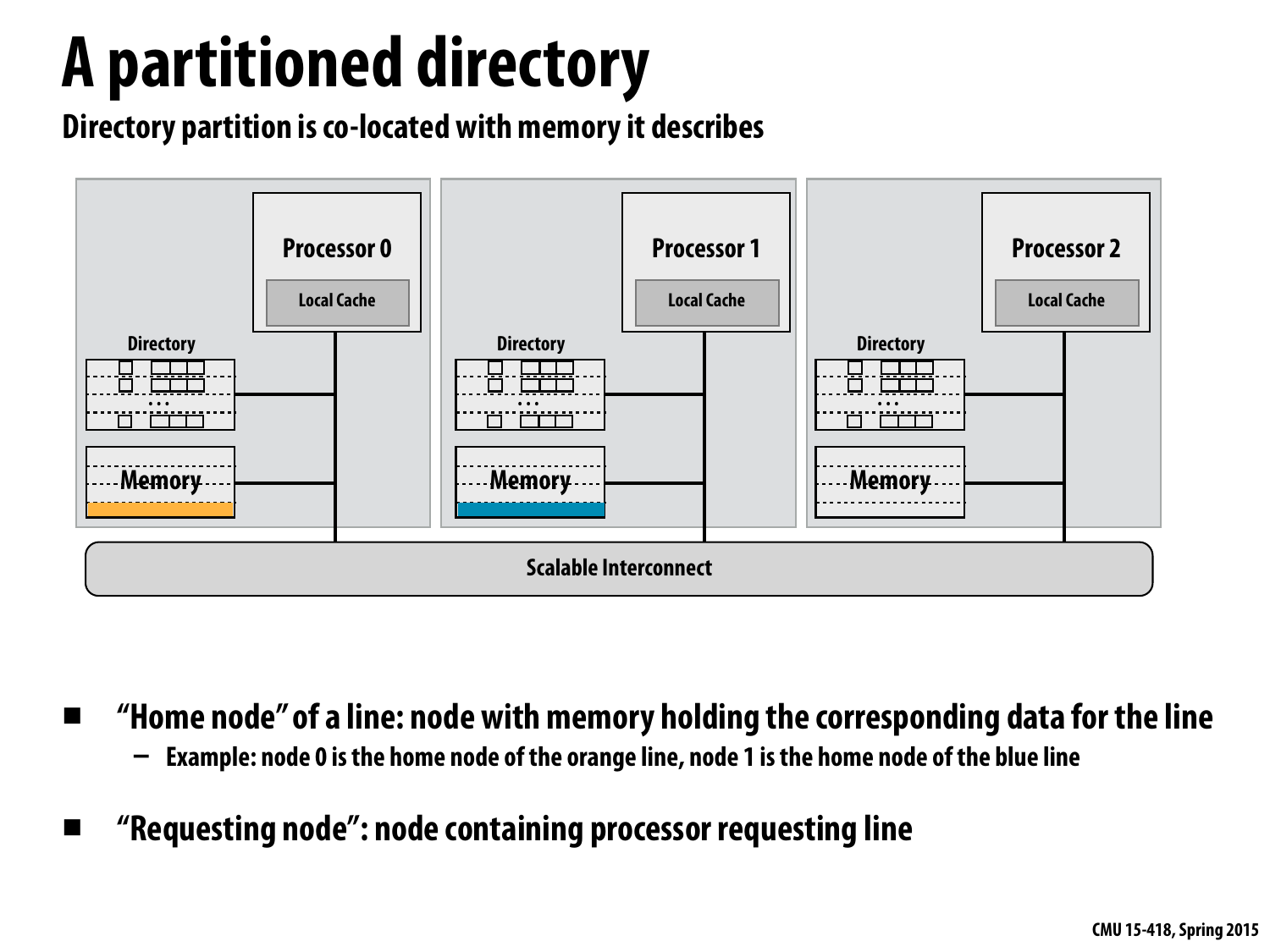### **Example 1: read miss to clean line Read from main memory by processor 0 of the blue line: line is not dirty**



- **▪ Read miss message sent to home node of the requested line**
- **▪ Home directory checks entry for line**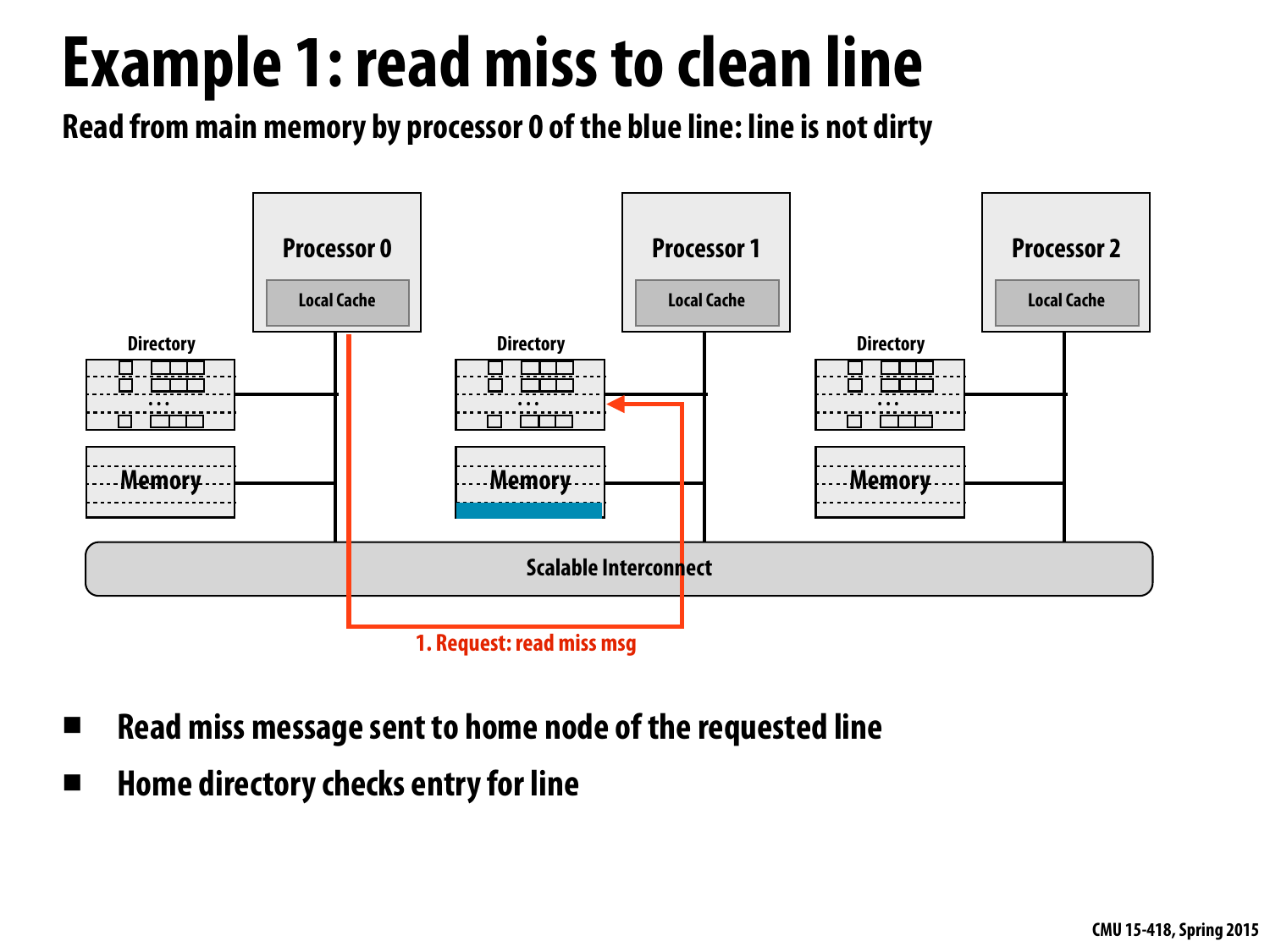### **Example 1: read miss to clean line Read from main memory by processor 0 of the blue line: line is not dirty**



**2. Response (line of data from memory)**

- **▪ Read miss message sent to home node of the requested line**
- **▪ Home directory checks entry for line** 
	- **- If dirty bit for line is OFF, respond with contents from memory, set presence[0] to true (to indicate line is cached by processor 0)**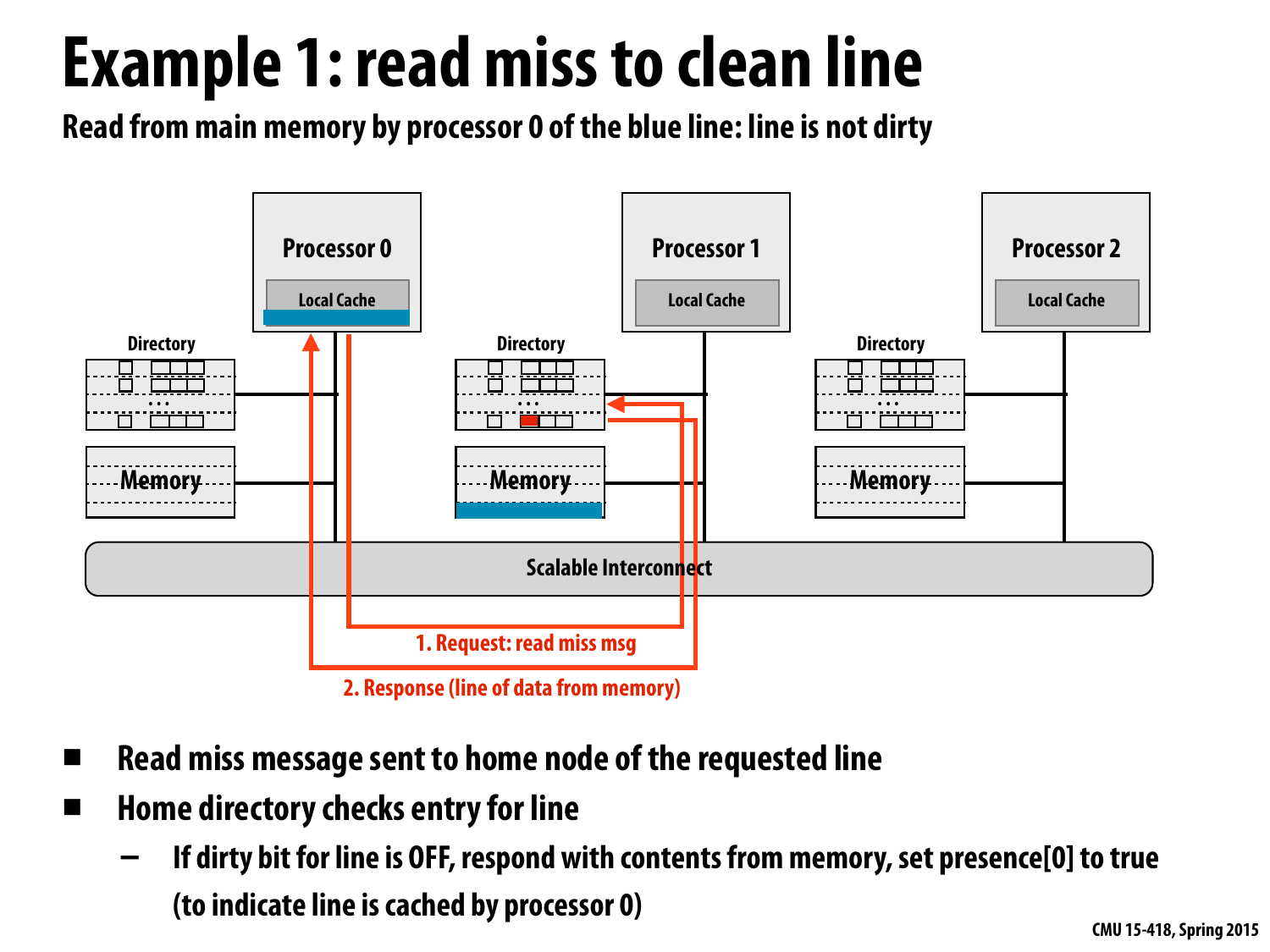# **Example 2: read miss to dirty line**

**Read from main memory by processor 0 of the blue line: line is dirty (contents in P2's cache)**



- **▪ If dirty bit is ON, then data must be sourced by another processor**
- **▪ Home node must tell requesting node where to fnd data** 
	- **- Responds with message providing identity of line owner ("get it from P2")**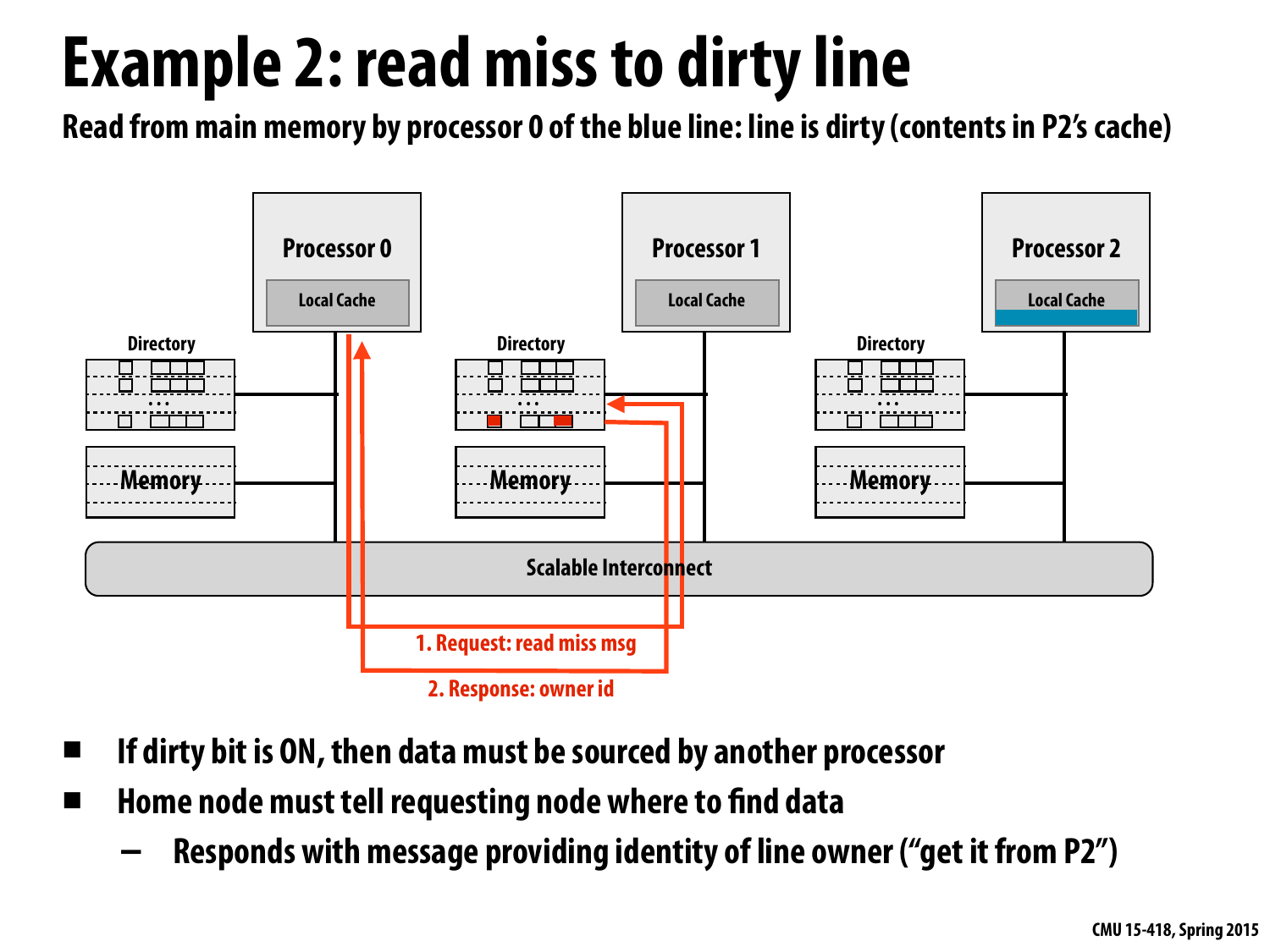# **Example 2: read miss to dirty line**

**Read from main memory by processor 0 of the blue line: line is dirty (contents in P2's cache)**



- **1. If dirty bit is ON, then data must be sourced by another processor**
- **2. Home node responds with message providing identity of line owner**
- **3. Requesting node requests data from owner**
- **4. Owner changes state in cache to SHARED (read only), responds to requesting node**

### **4. Response: data**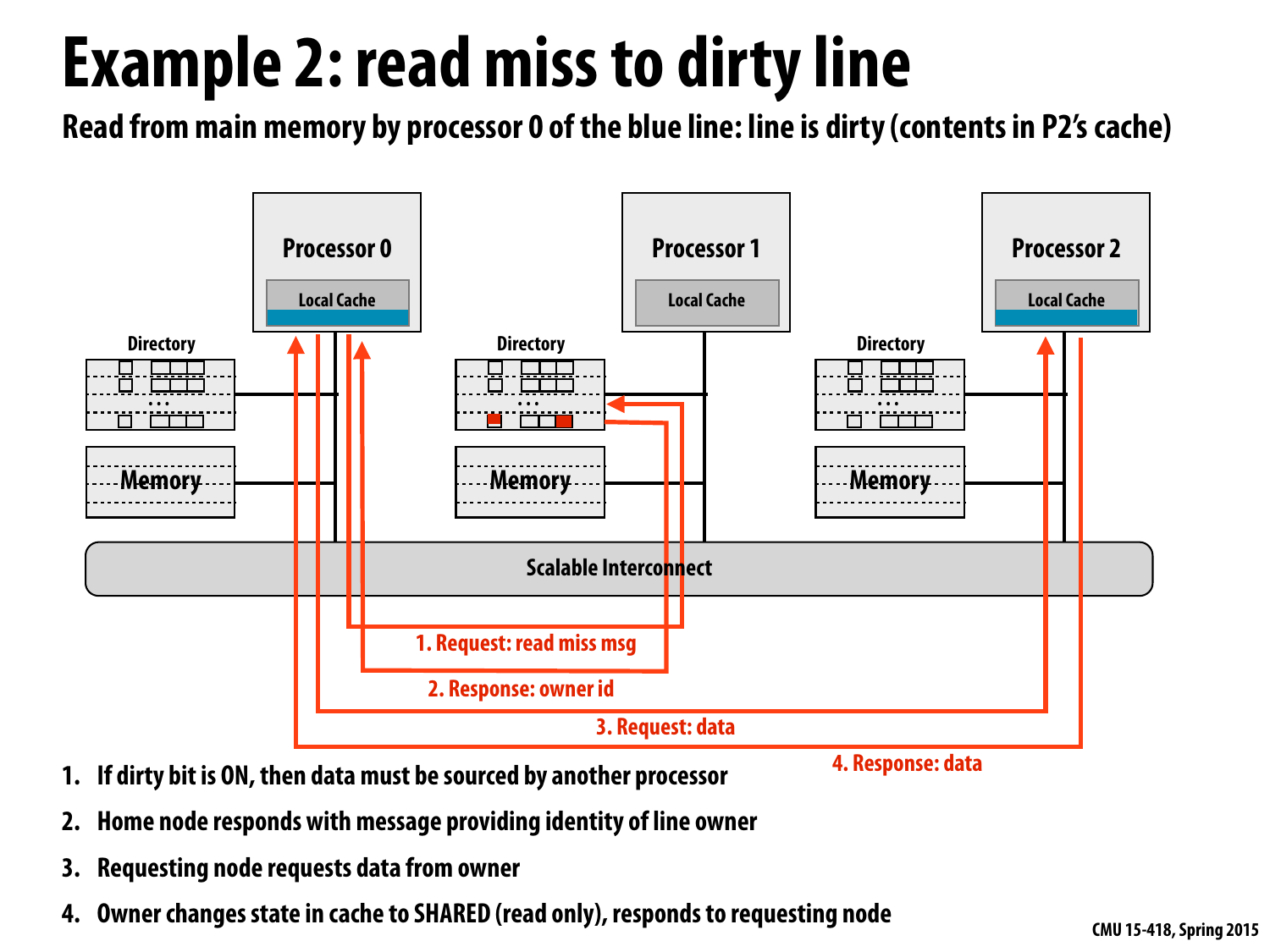# **Example 2: read miss to dirty line**

**Read from main memory by processor 0 of the blue line: line is dirty (contents in P2's cache)**



- **1. If dirty bit is ON, then data must be sourced by another processor**
- **2. Home node responds with message providing identity of line owner**
- **3. Requesting node requests data from owner**
- **4. Owner responds to requesting node, changes state in cache to SHARED (read only)**
- **5. Owner also responds to home node, home clears dirty, updates presence bits, updates memory**

### **4. Response: data**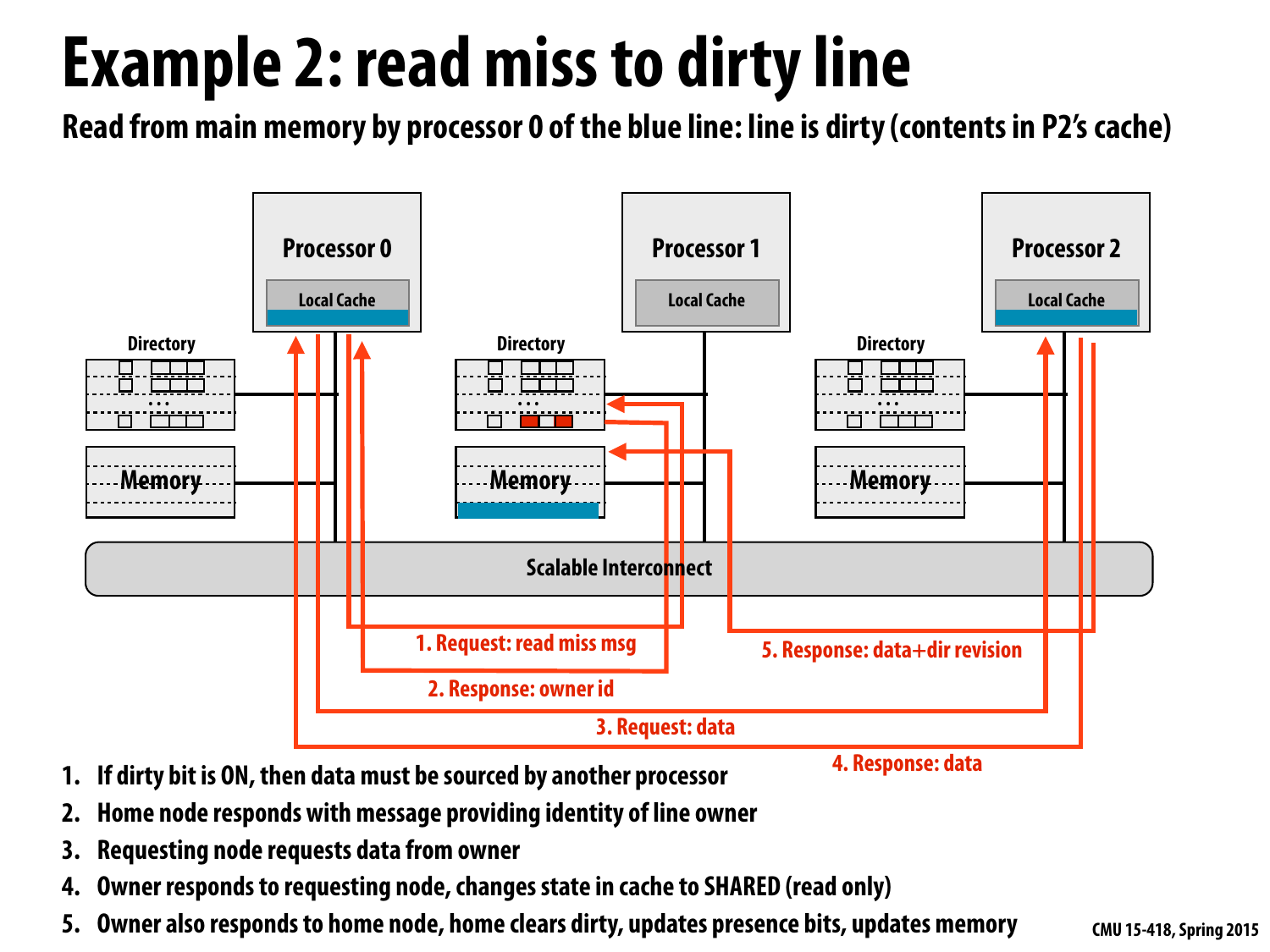### **Example 3: write miss**



**Write to memory by processor 0: line is clean, but resident in P1's and P2's caches**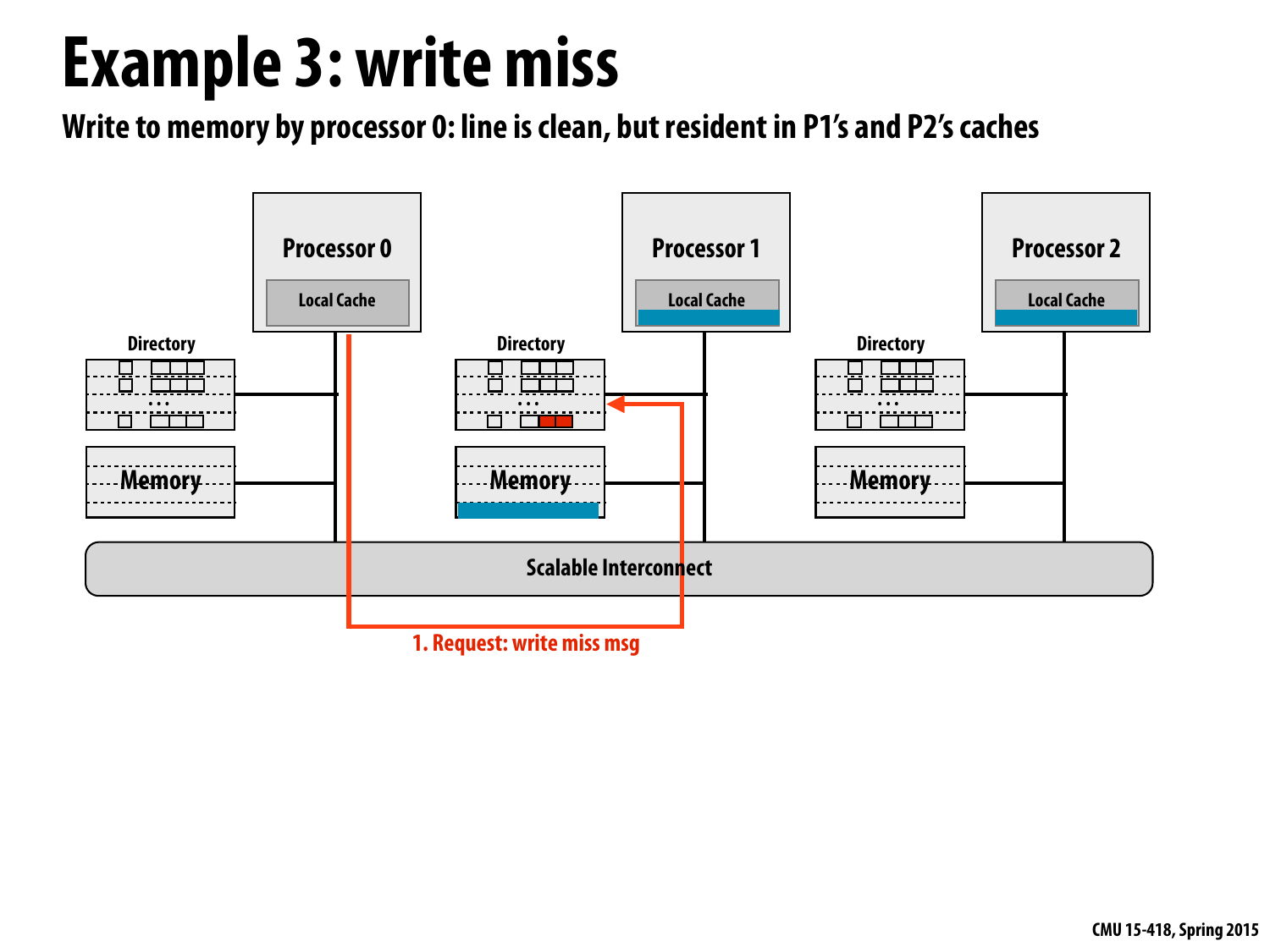### **Example 3: write miss**



**Write to memory by processor 0: line is clean, but resident in P1's and P2's caches**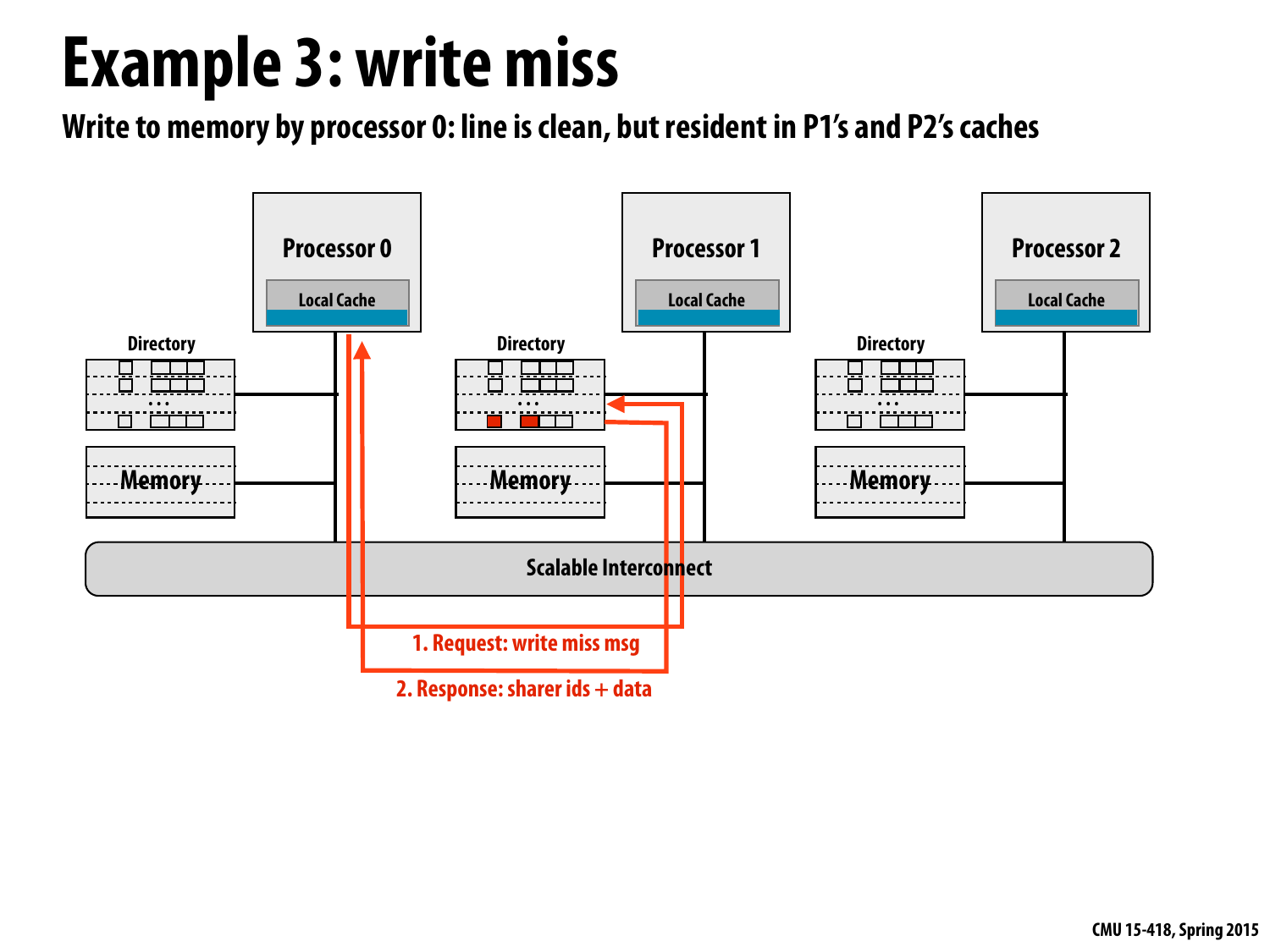### **Example 3: write miss**



**Write to memory by processor 0: line is clean, but resident in P1's and P2's caches**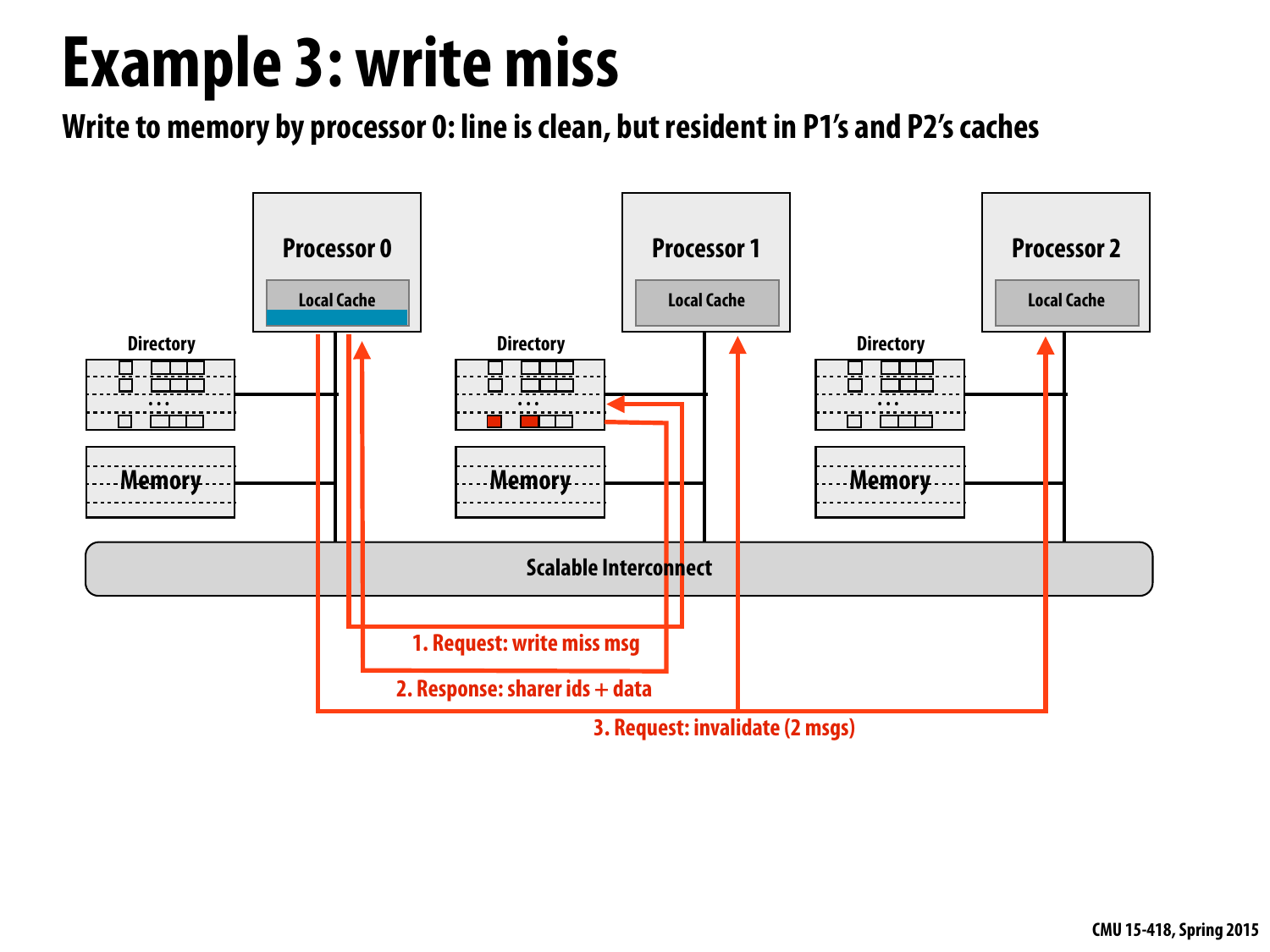## **Example 3: write miss**



**4a. Response: ack from P2**

**Write to memory by processor 0: line is clean, but resident in P1's and P2's caches**

**After receiving both invalidation acks, P0 can perform write**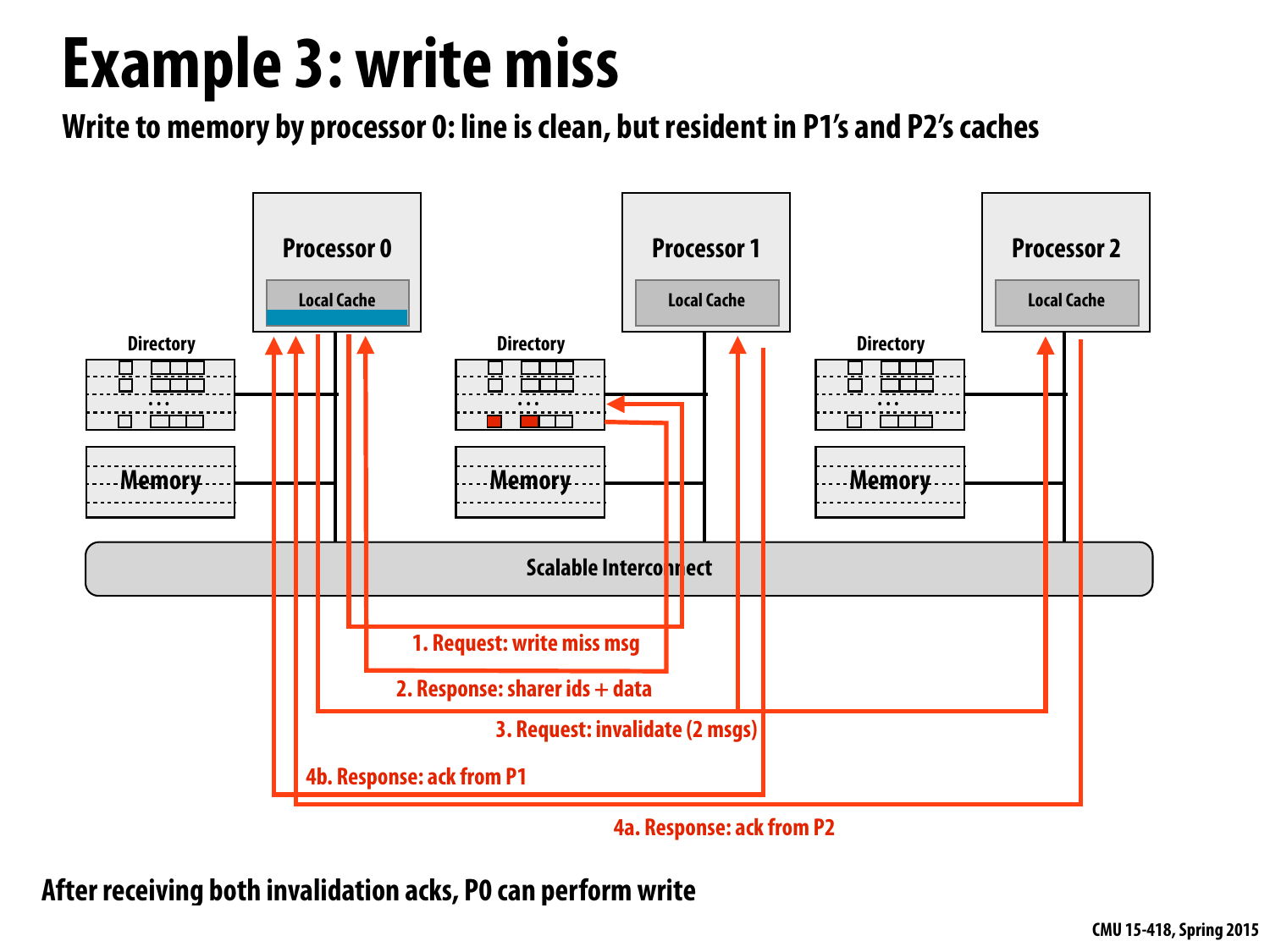## **Advantage of directories**

- **▪ On reads, directory tells requesting node exactly where to get the line from** 
	- **- Either from home node (if the line is clean)**
	- **- Or from the owning node (if the line is dirty)**
	- **- Either way, retrieving data involves only point-to-point communication**
- **▪ On writes, the advantage of directories depends on the number of sharers** 
	- **- In the limit, if all caches are sharing data, all caches must be communicated with (just like broadcast in a snooping protocol)**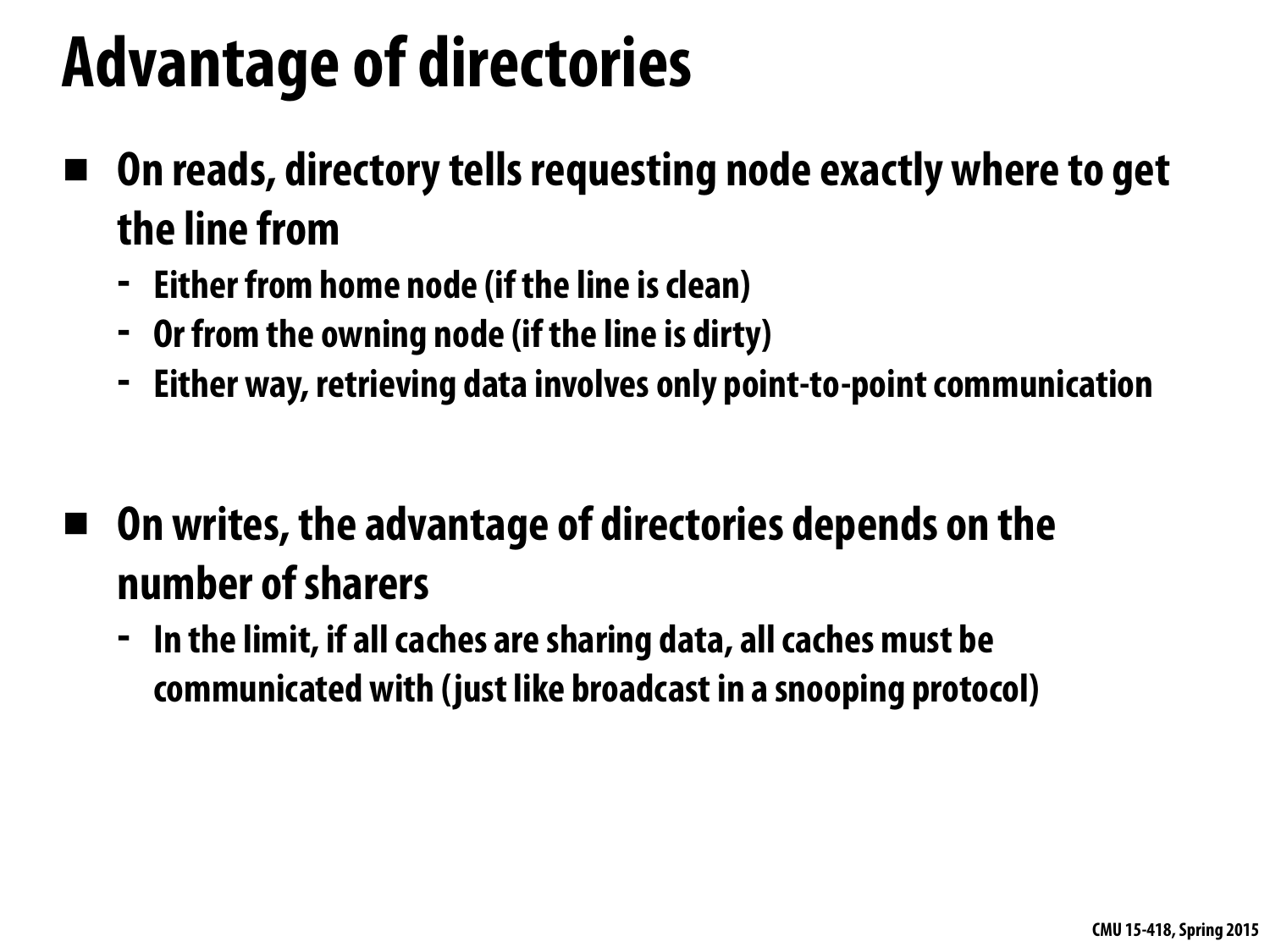# **Cache invalidation patterns**

### **64 processor system**



**Graphs plot histogram of number of sharers of a line at the time of a write** 

**In general only a few processors share the line (only a few processors must be told of writes)** 

**Not shown here, but the expected number of sharers typically increases slowly with P (good!)**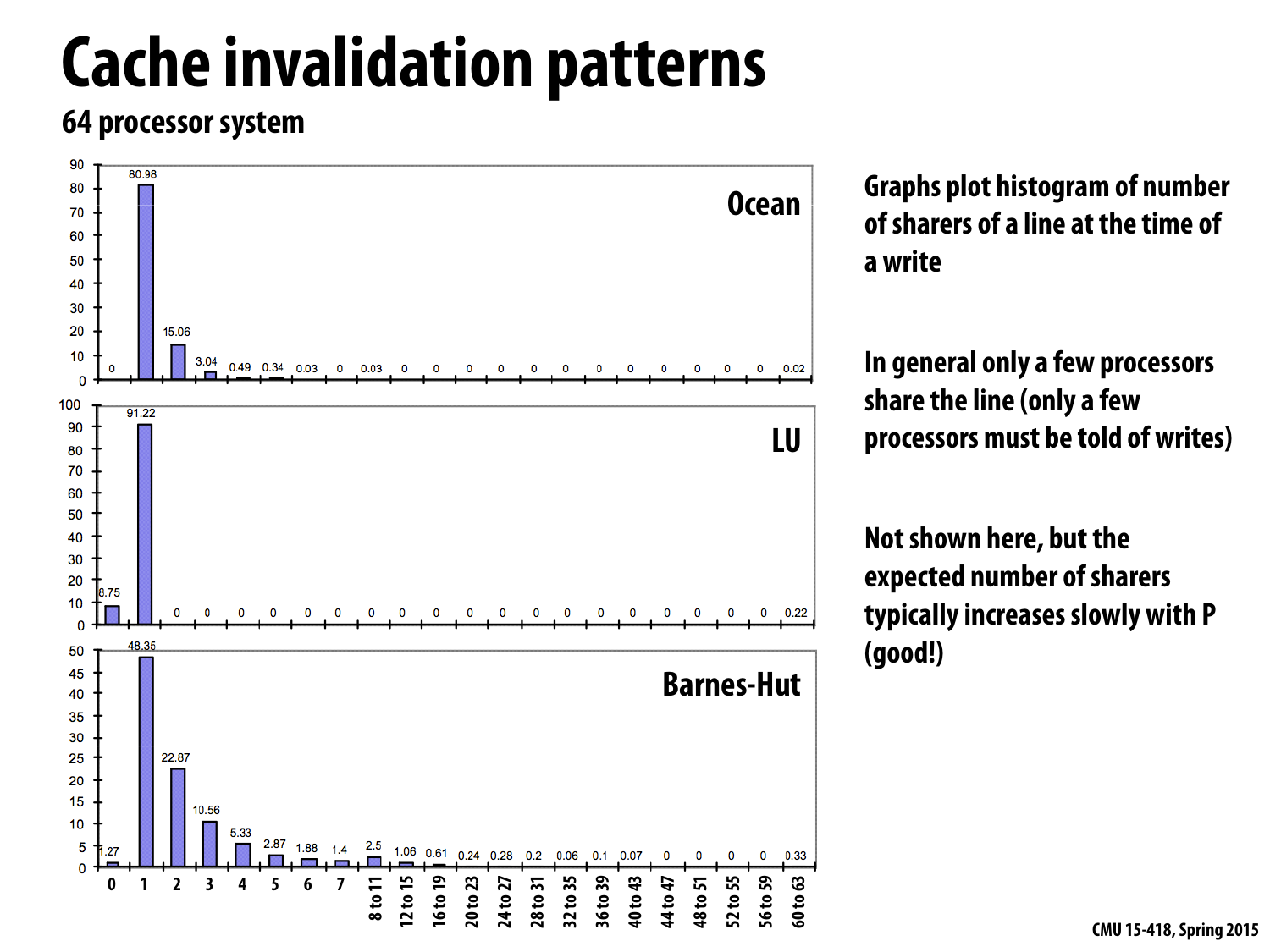## **In general, only a few sharers during a write**

### **▪ Access patterns**

- **- "Mostly-read" objects: lots of sharers but writes are infrequent, so minimal impact on performance (e.g., root node in Barnes-Hut)**
- **- Migratory objects (one processor reads/writes for while, then another, etc.): very few sharers, count does not scale with number of processors**
- **- Frequently read/written objects: frequent invalidations, but few of them because sharer count cannot build up between invalidations (e.g, shared task queue)**
- **- Low-contention locks: infrequent invalidations, no performance problem**
- **- High-contention locks: can be a challenge, because many readers present when lock released**
- **▪ Implication 1: directories are useful for limiting coherence traffic** 
	- **- Don't need a broadcast mechanism to "tell everyone"**
- **Implication 2: suggests ways to optimize directory implementations (reduce storage overhead)**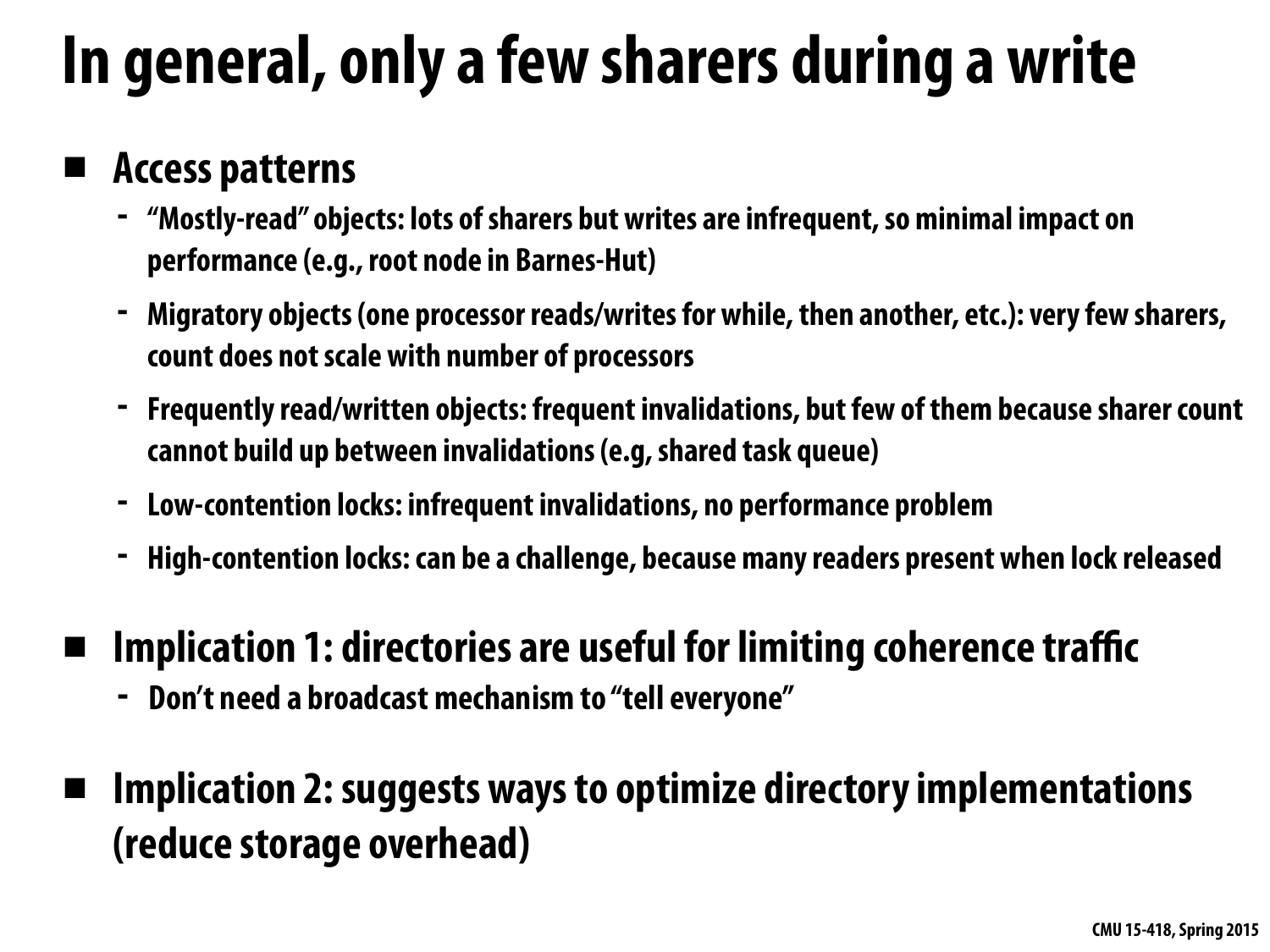### **Full bit vector directory representation**

- **▪ Recall: one presence bit per node**
- **▪ Storage proportional to P x M** 
	- **- P = number of nodes (e.g., processors)**
	- **- M = number of lines in memory**
	- **▪ Storage overhead rises with P** 
		- **- Assume 64 byte cache line size (512 bits)**
		- **- 64 nodes (P=64) →12% overhead**
		- **- 256 nodes (P=256) → 50% overhead**
		- **- 1024 nodes (P=1024) → 200% overhead**



**M**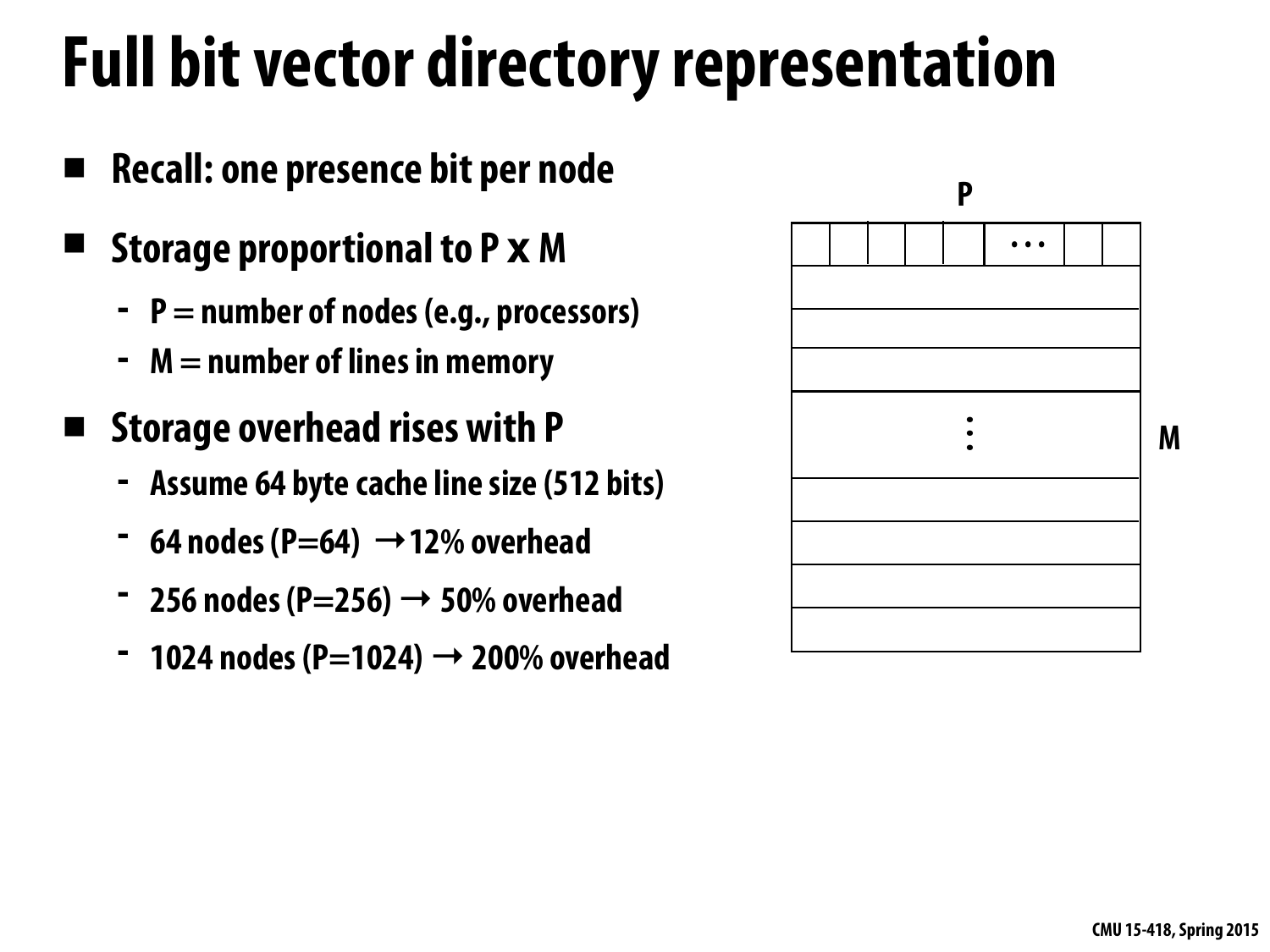## **Reducing storage overhead of directory**

### **▪ Optimizations on full-bit vector scheme**

- **- Increase cache line size (reduce M term)** 
	- **- What are possible problems with this approach? (consider graphs from last lecture)**
- **- Group multiple processors into a single directory "node" (reduce P term)** 
	- **- Need only one directory bit per node, not one bit per processor**
	- **- Hierarchical: could use snooping protocol to maintain coherence among processors in a node, directory across nodes**

### **▪ We will now discuss two alternative schemes**

- **- Limited pointer schemes (reduce P)**
- **- Sparse directories (reduce M)**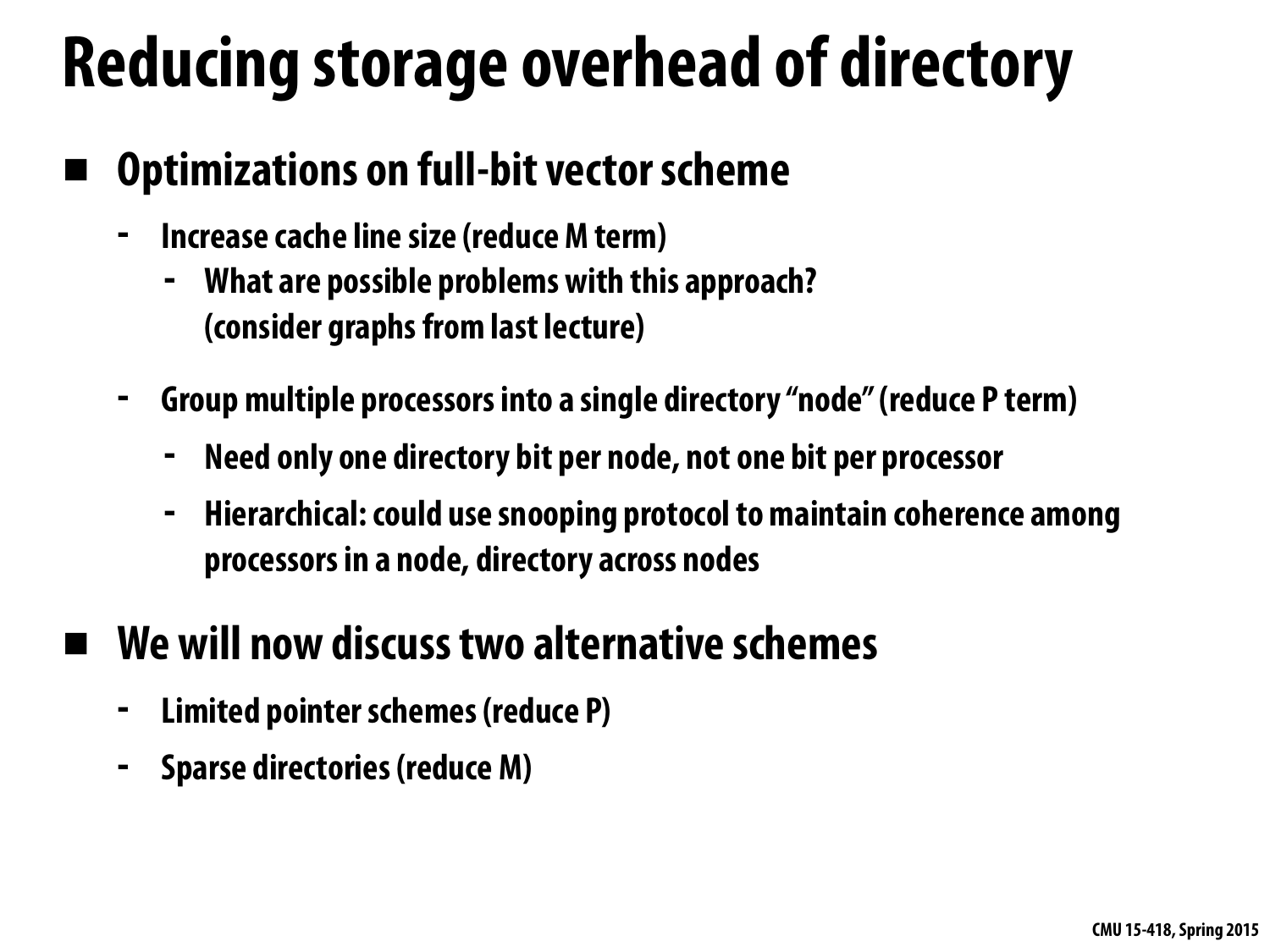## **Limited pointer schemes**

**Since data is expected to only be in a few caches at once, storage for a limited number of pointers per directory entry should be sufficient (only need a list of the nodes holding a valid copy of the line!)**

**Example: 1024 processor system** 

**Full bit vector scheme needs 1024 bits per line** 

Instead, can store  $\sim$ 100 pointers to nodes holding the line (log<sub>2</sub>(1024)=10 bits per pointer)



**In practice, our workload evaluation says we can get by with far less than this**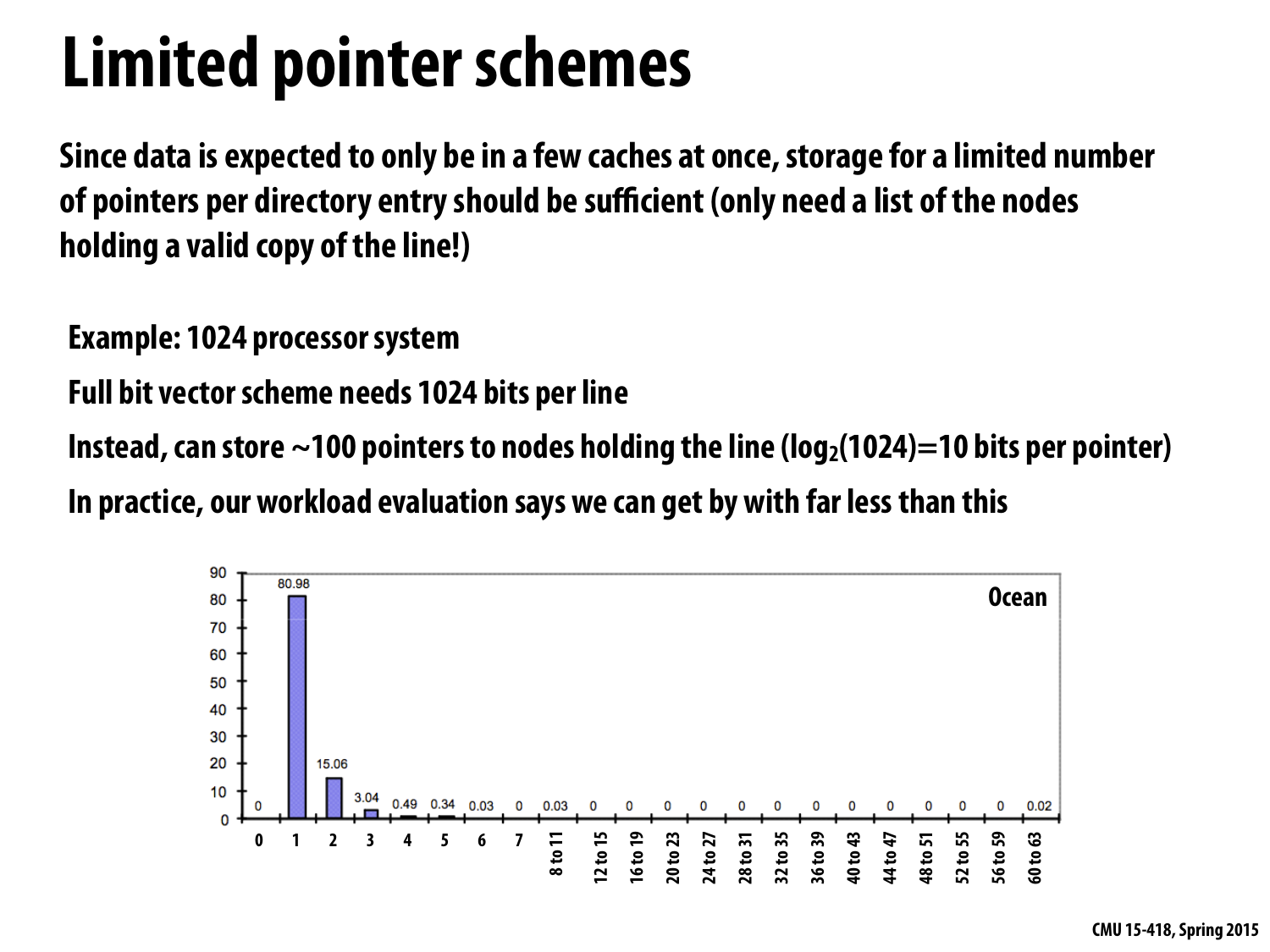### **Managing overfow in limited pointer schemes**

- **▪ Fallback to broadcast (if broadcast mechanism exists)** 
	- **- When more than max number of sharers, revert to broadcast**
- **▪ If no broadcast mechanism present on machine** 
	-
	- **- Do not allow more than a max number of sharers - On overfow, newest sharer replaces an existing one (must invalidate line in the old sharer's cache)**
	- **▪ Coarse vector fallback** 
		- **- Revert to bit vector representation representation**
		- **- Each bit corresponds to K nodes**
		- **- On write, invalidate all nodes a bit corresponds to**

**Many possible approaches**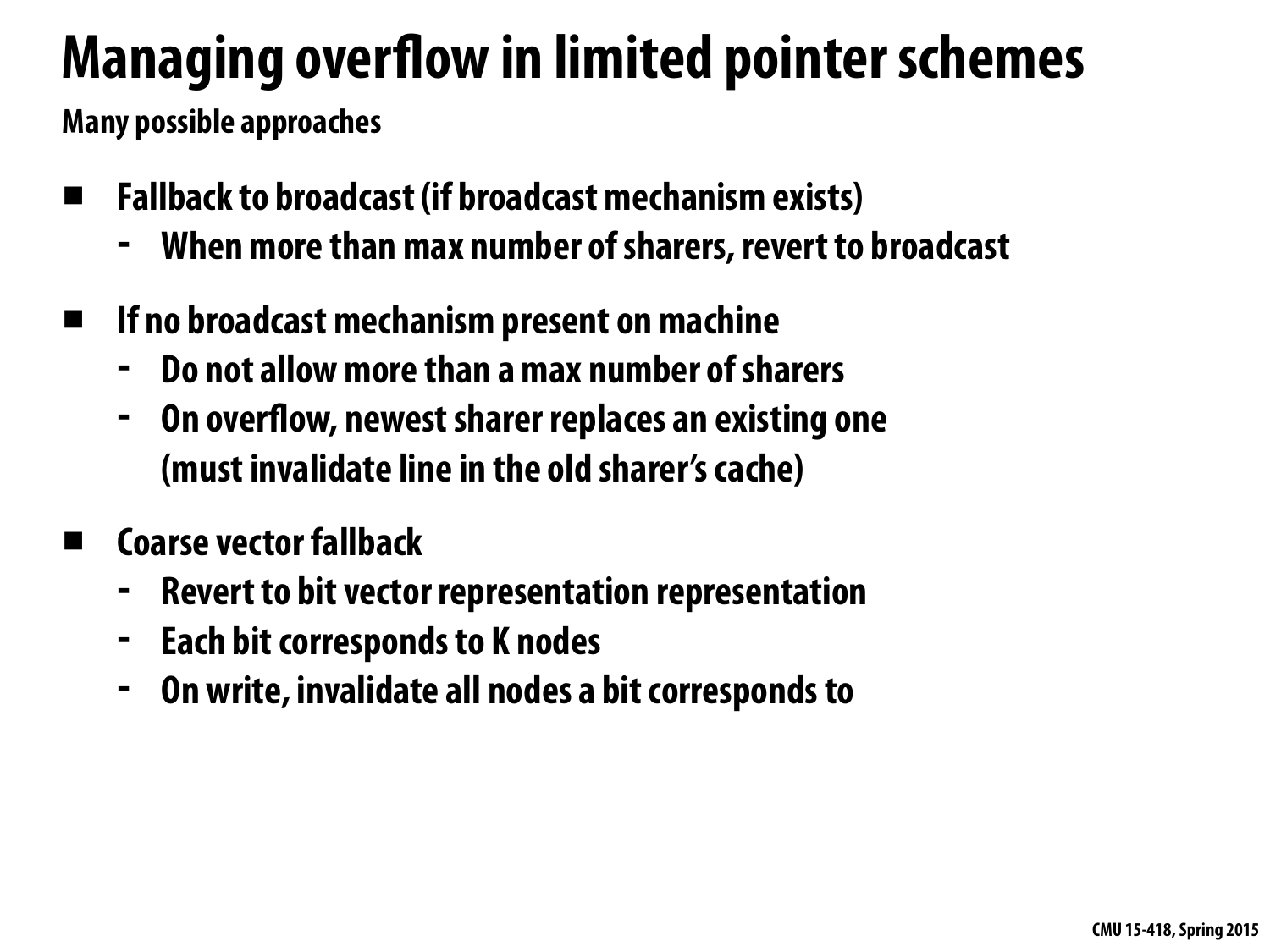### **Optimizing for the common case Limited pointer schemes are a great example of smartly understanding and optimizing for the common case:**

- **1. Workload-driven observation: in general the number of cache line sharers is low**
- **2. Make the common case simple and fast: array of pointers for frst N sharers**
- **3. Uncommon case is still handled correctly, just with a slower, more complicated mechanism (the program still works!)**
- **4. Extra expense of the complicated solution is tolerable, since it happens infrequently**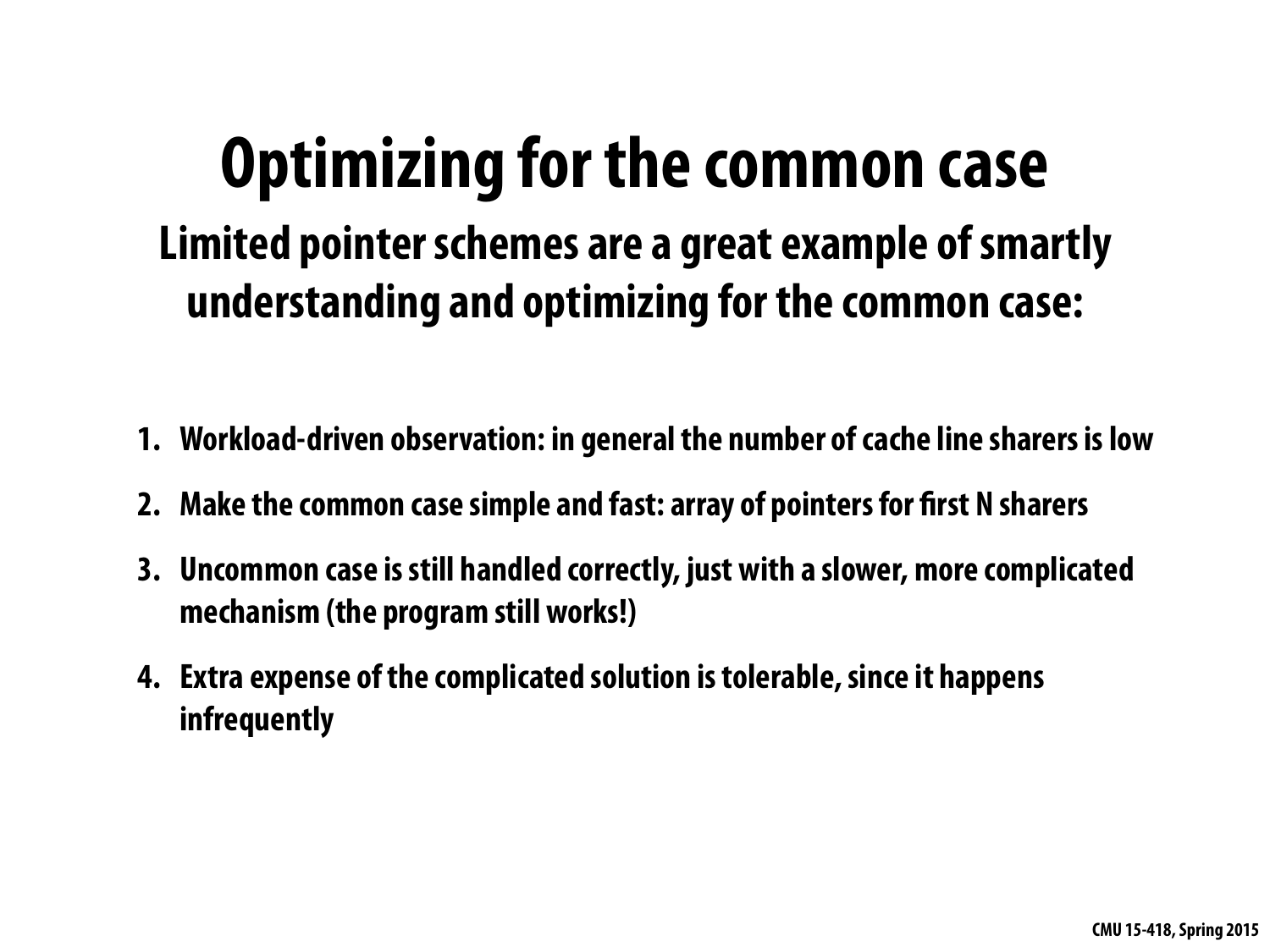# **Limited pointer schemes: summary**

- **▪ Limited pointer schemes reduce directory storage overhead caused by large P** 
	- **- By adopting a compact representation of a list of sharers**
- But do we really even need to maintain storage **for a list for each cache-line chunk of data in memory?**



**Directory**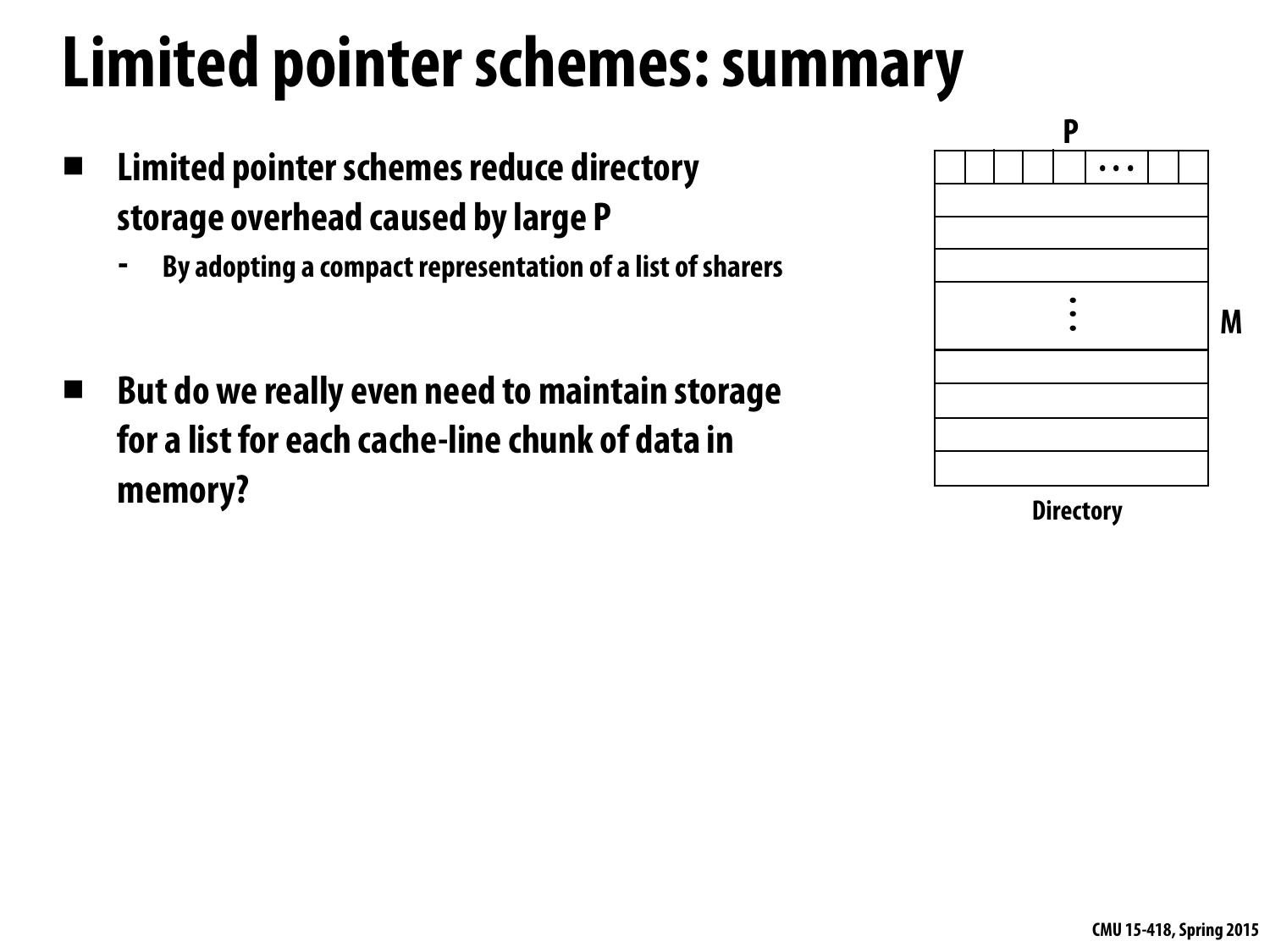## **Limiting size of directory: sparse directories**

- **▪ Key observation: the majority of memory is NOT resident in cache. And to carry out coherence protocol the system only needs sharing information for lines that are currently in cache** 
	- **- Most directory entries are empty most of the time**
	- **- 1 MB cache, 1 GB memory per node → 99.9% of directory entries are idle**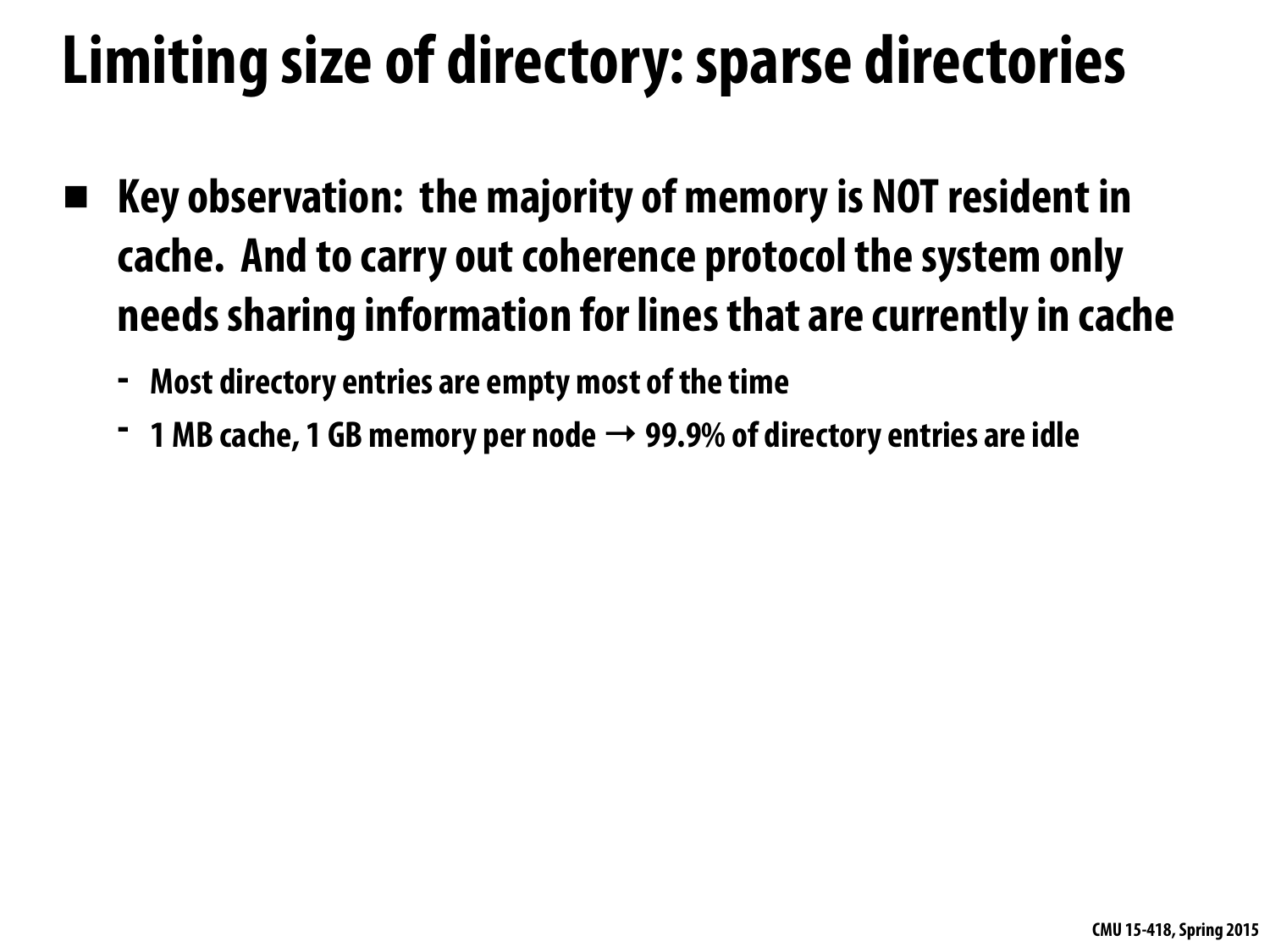## **Sparse directories**



**Processor cache: node 0 (last reader)**

**Processor cache: node 1**

- 
- 
- 
- 
- 

**Processor cache: node 2 (last reader)**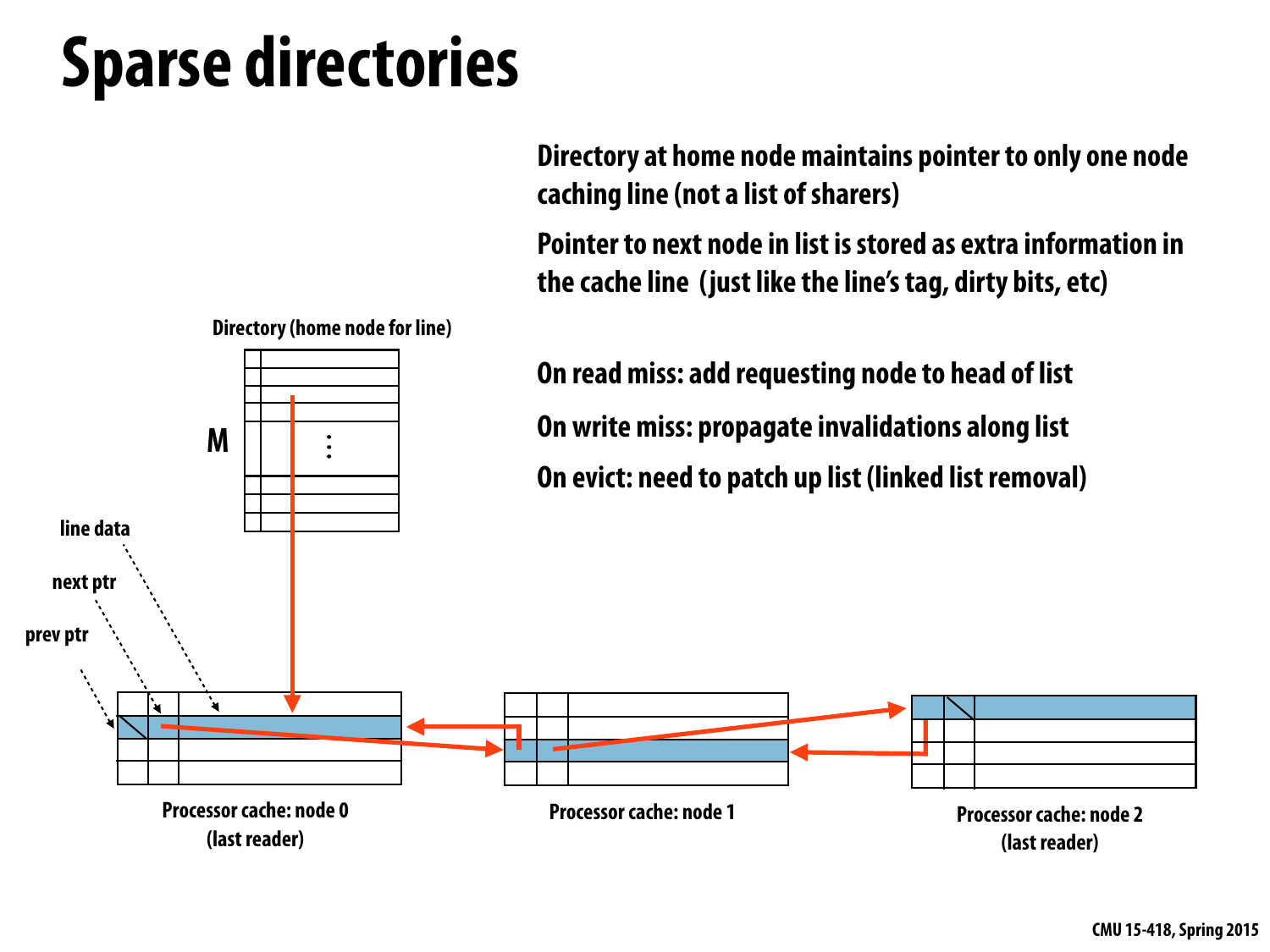## **Sparse directories: scaling properties**

### **Good:**

### **- Low memory storage overhead (one pointer to list head per line) - Additional directory storage is proportional to cache size (the list**

- 
- **stored in SRAM)**
- 

### **- Traffic on write is still proportional to number of sharers**

**Directory (home node for line)**



**Processor cache: node 2**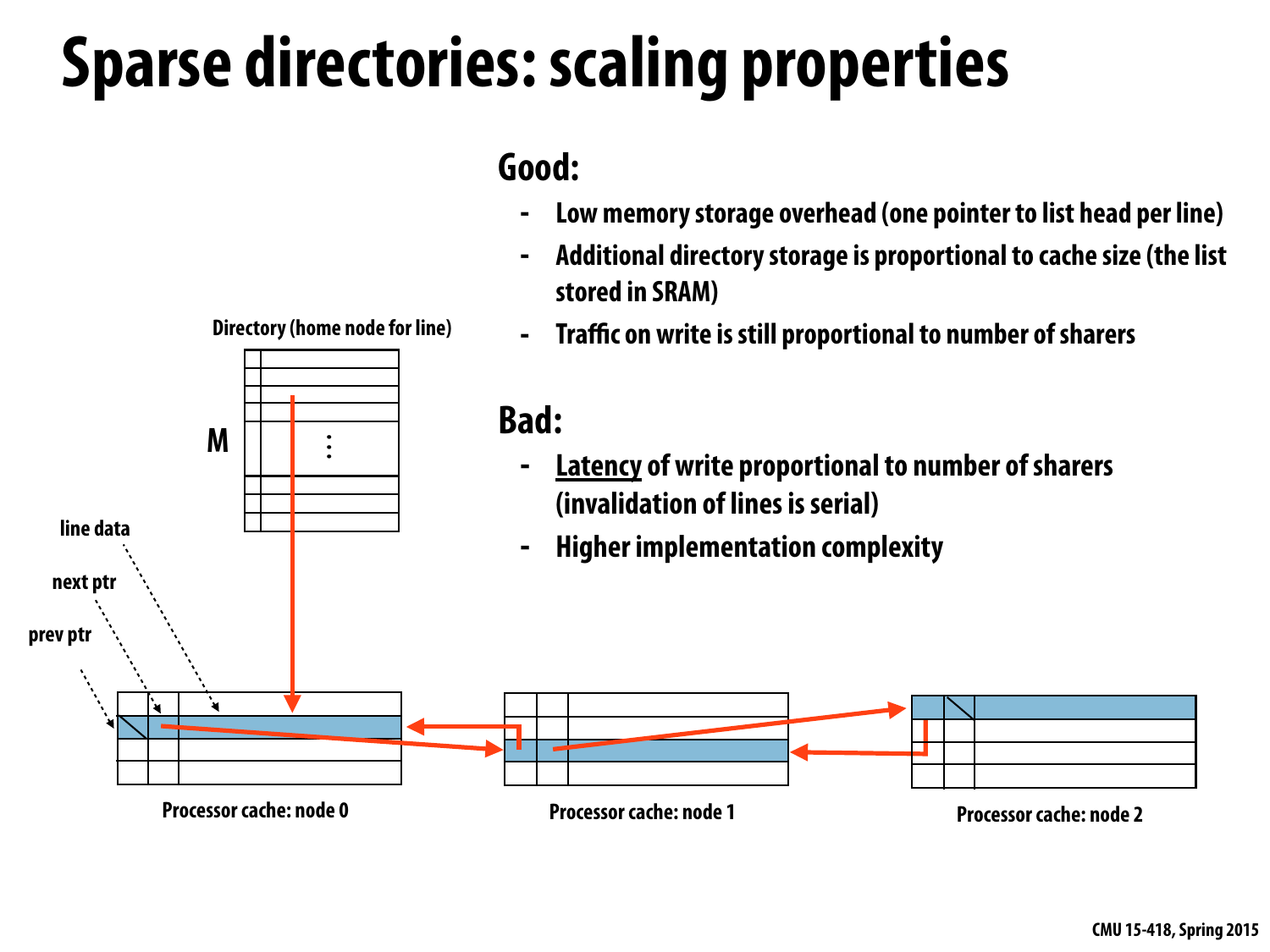# **Recall: write miss in full bit vector scheme**

**Write to memory by processor 0: line is clean, but resident in P1's and P2's caches**



**Original bit-vector scheme sends same number of invalidation messages as sparse directory approach, but invalidation messages can be sent to all processors in parallel**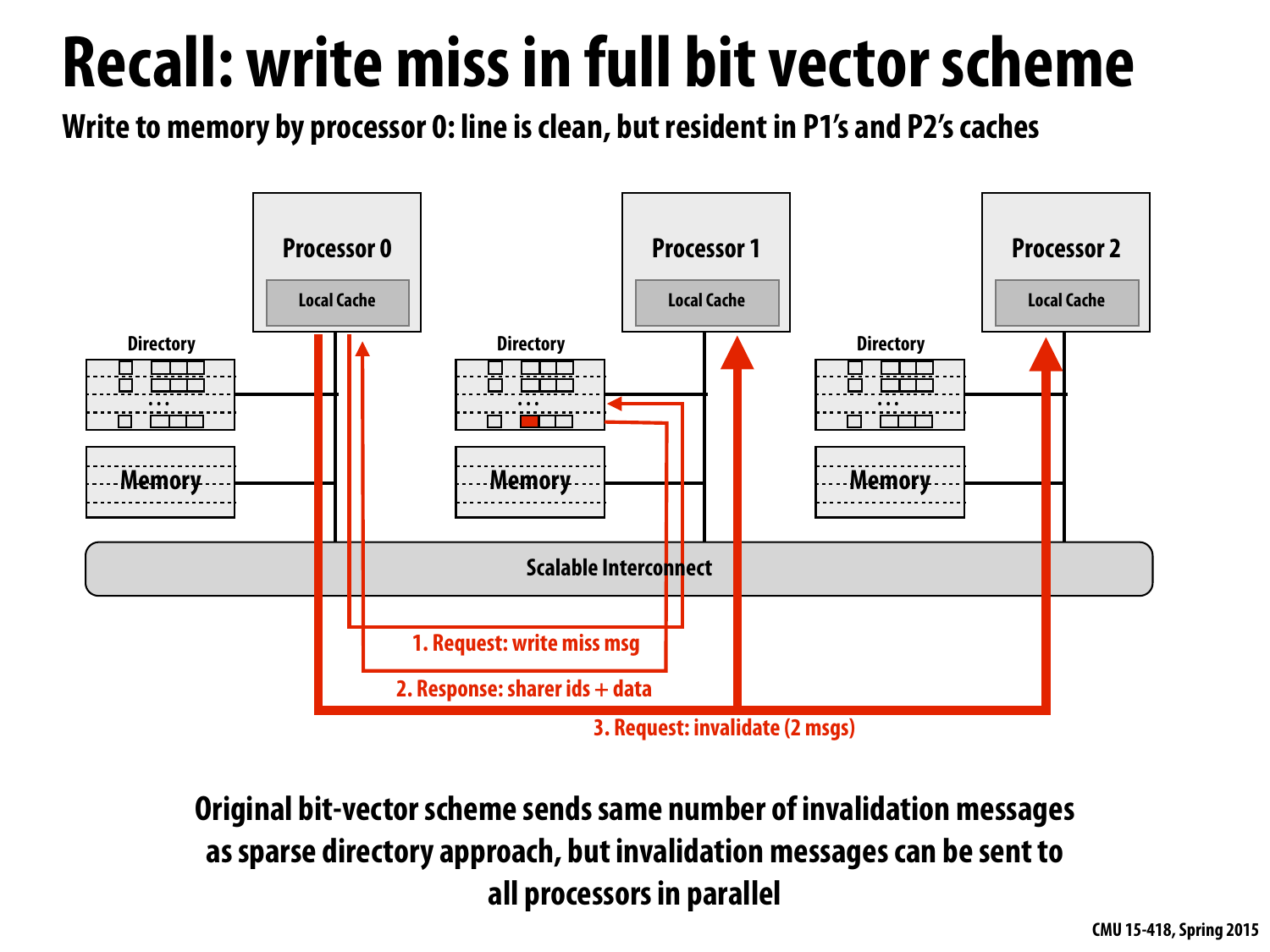# **Optimizing directory-based coherence**

- **▪ Reducing storage overhead of directory data structure** 
	- **- Limited pointer schemes**
	- **- Sparse directories**
- **▪ Reducing number of messages sent to implement coherence protocol**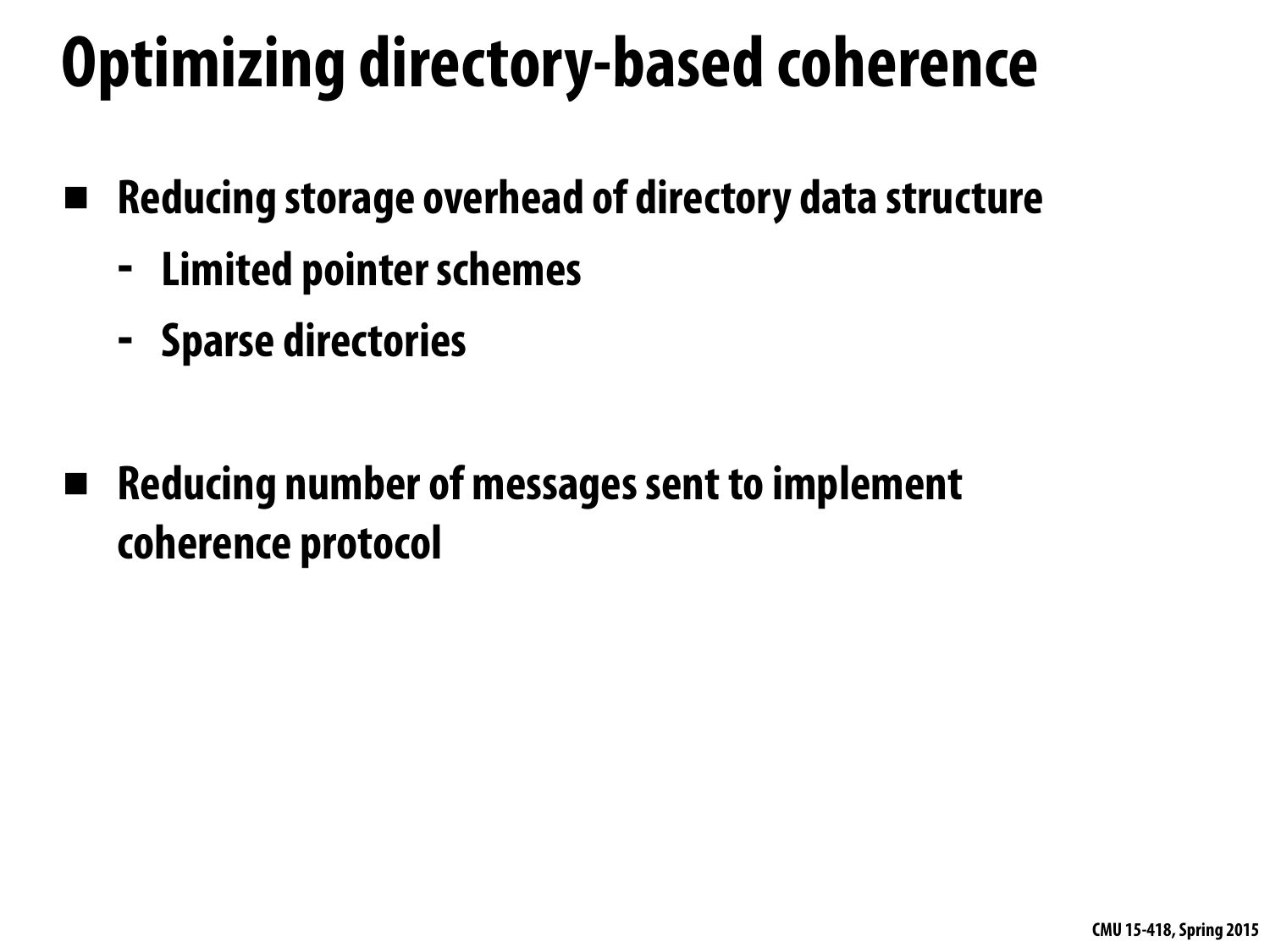

### **Read from main memory by processor 0 of the blue line: line is dirty (contained in P2's cache) Recall: read miss to dirty line**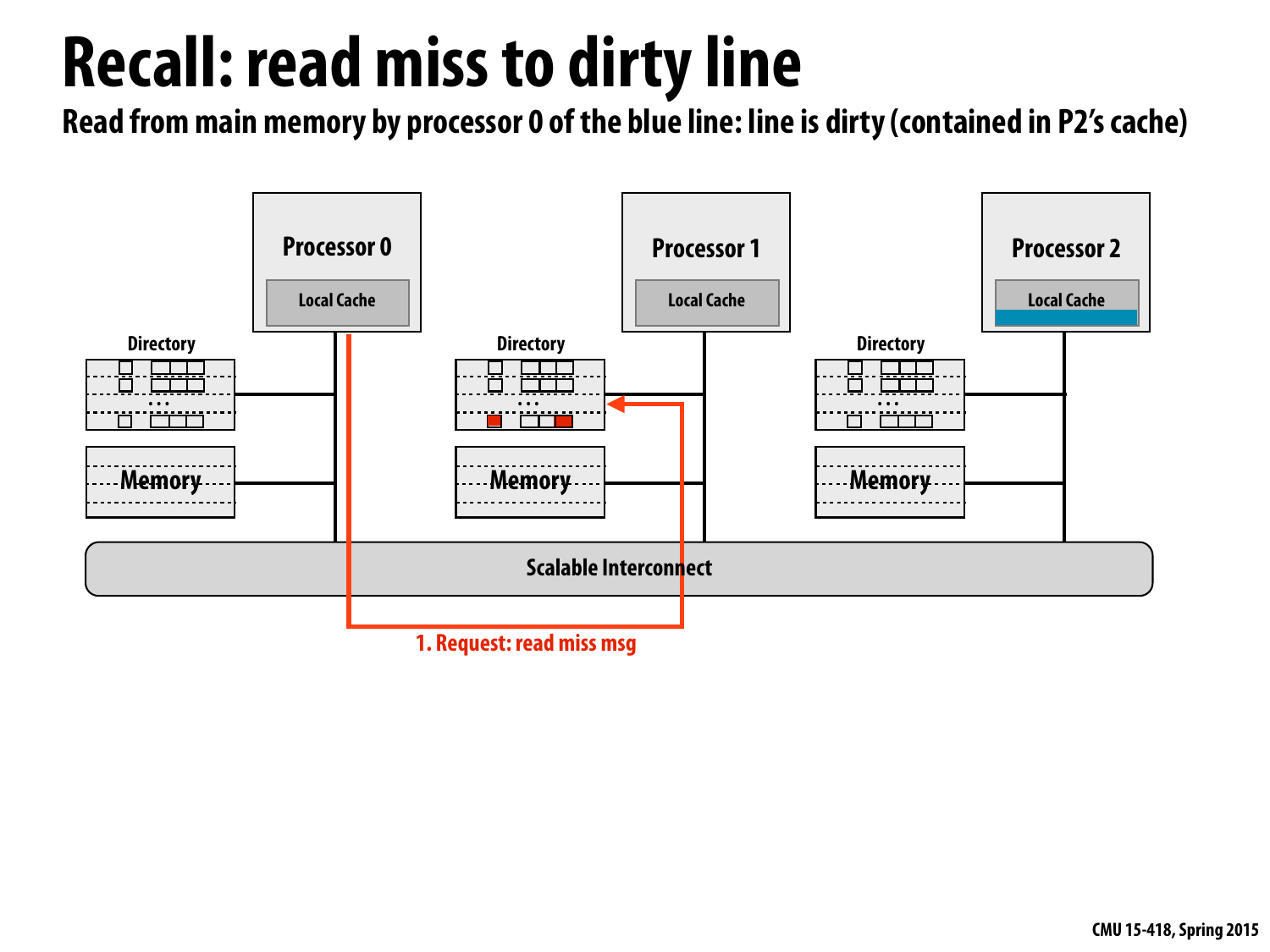### **Recall: read miss to dirty line Read from main memory by processor 0 of the blue line: line is dirty (contained in P2's cache)**

**(Note: fgure below shows fnal state of system after operation is complete)**



**Five network transactions in total** 

**Four of the transactions are on the "critical path" (transactions 4 and 5 can be done in parallel)** 

**- Critical path: sequence of dependent operations that must occur to complete operation**

**4. Response: data**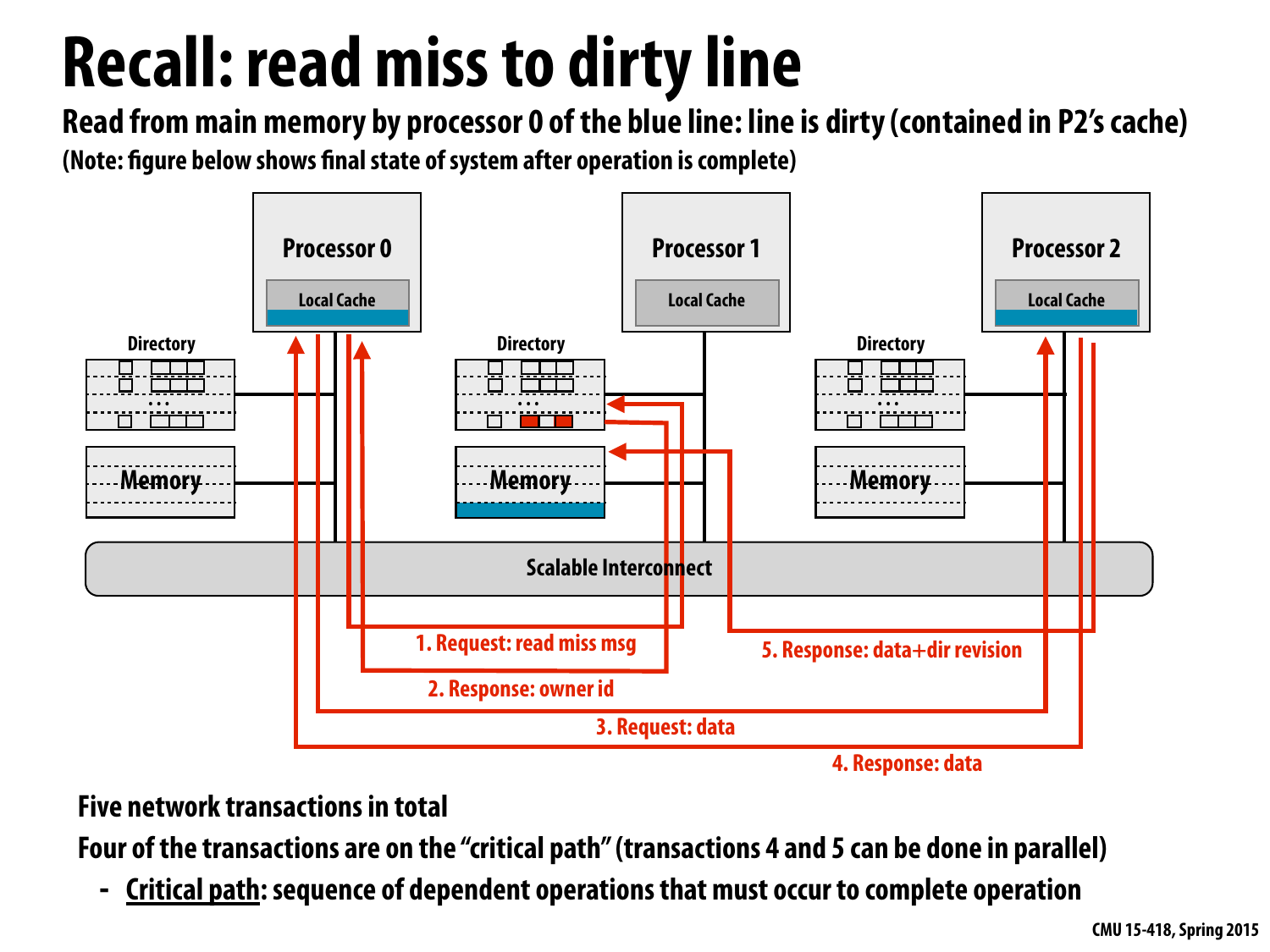## **Intervention forwarding**



**Read from main memory by processor 0 of the blue line: line is dirty (contained in P2's cache)**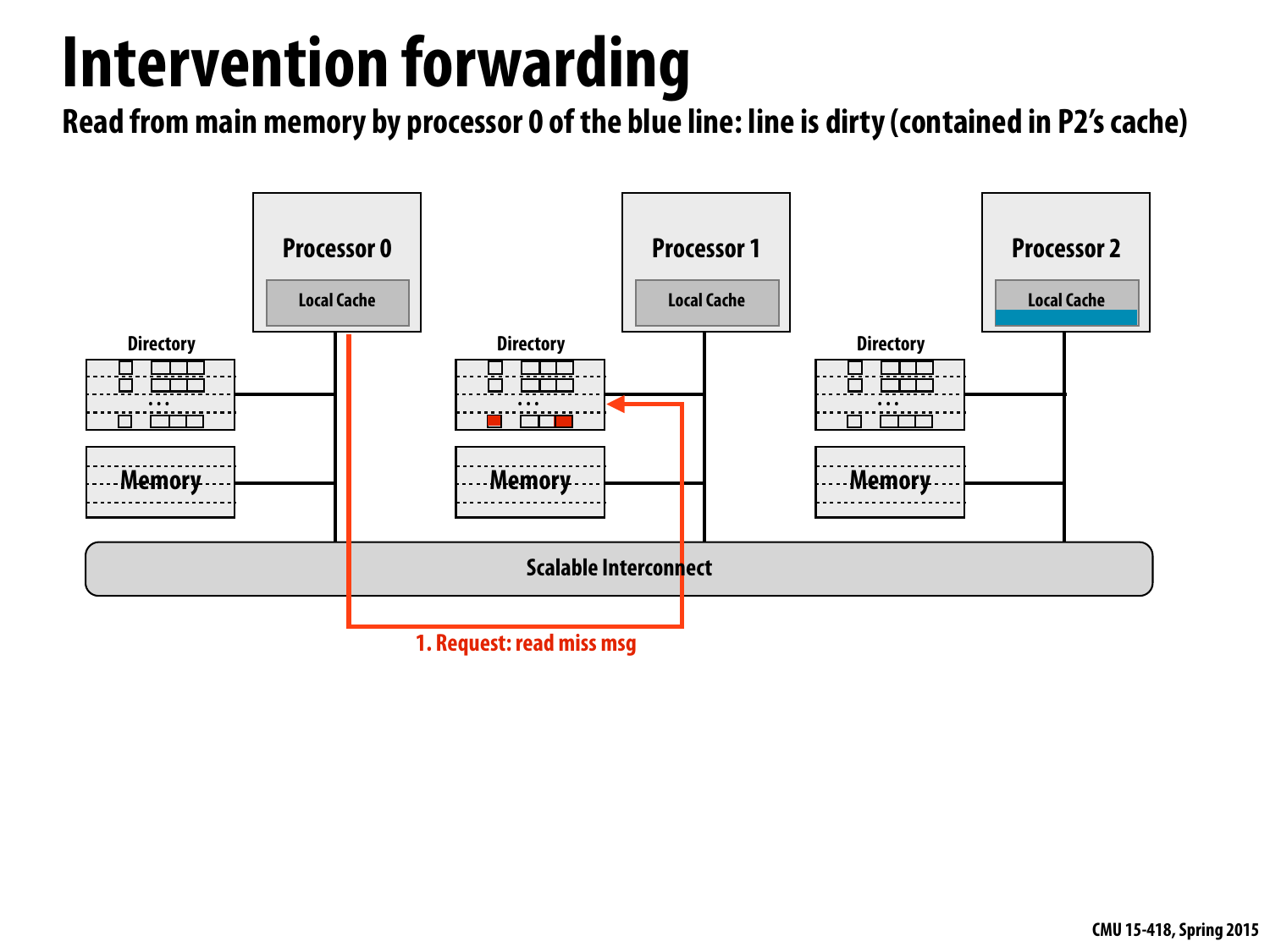# **Intervention forwarding**

**Read from main memory by processor 0 of the blue line: line is dirty (contained in P2's cache)**



**3. Response: data+dir revision**

- **2. Home node requests data from owner node (processor 2)**
- **3. Owning node responds**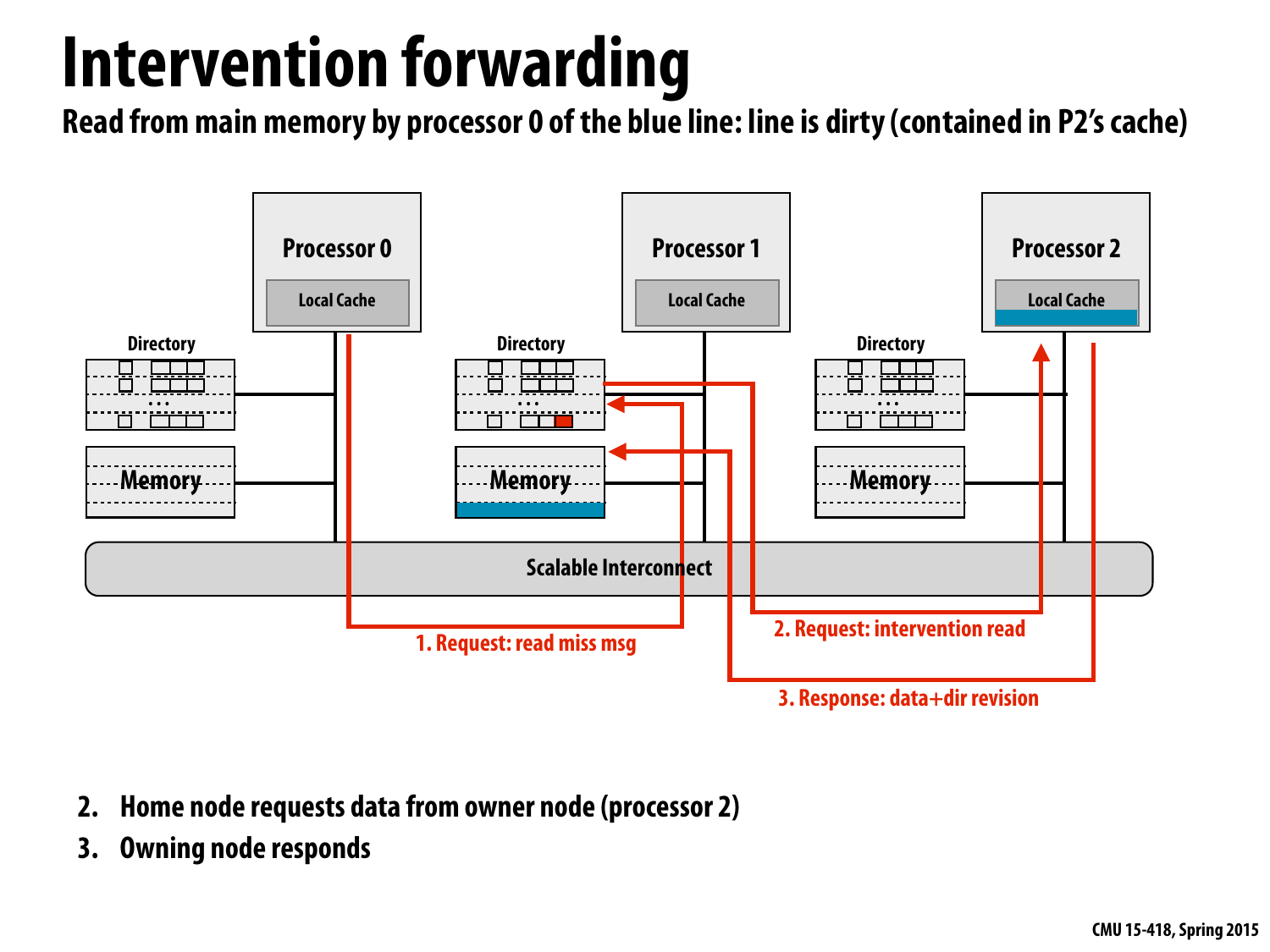# **Intervention forwarding**

**Read from main memory by processor 0 of the blue line: line is dirty (contained in P2's cache)**



**4. Home node updates directory, and responds to requesting node with data Four network transactions in total (less traffic) But all four of the transactions are on the "critical path." Can we do better?**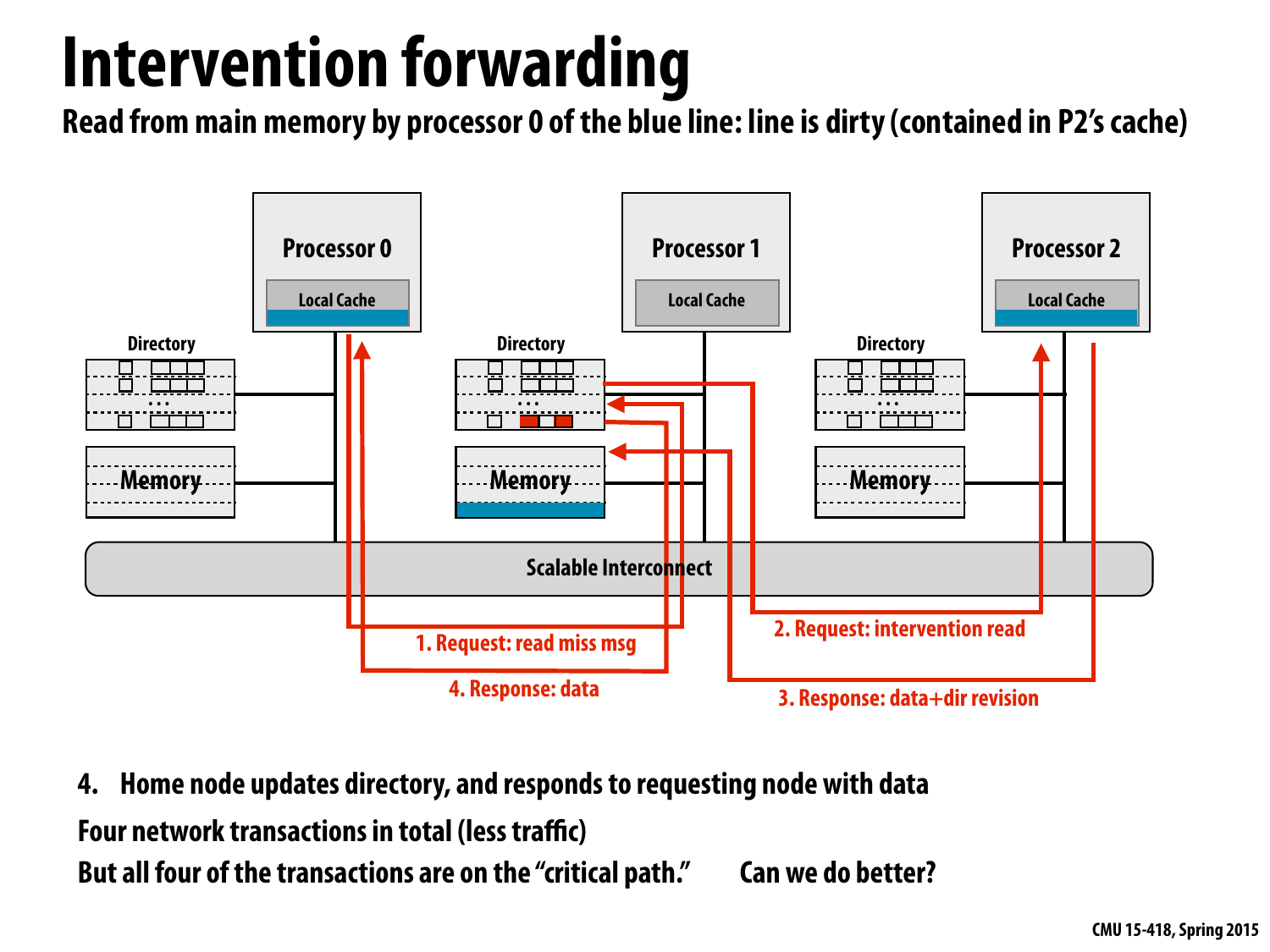## **Request forwarding**



**Read from main memory by processor 0 of the blue line: line is dirty (contained in P2's cache)**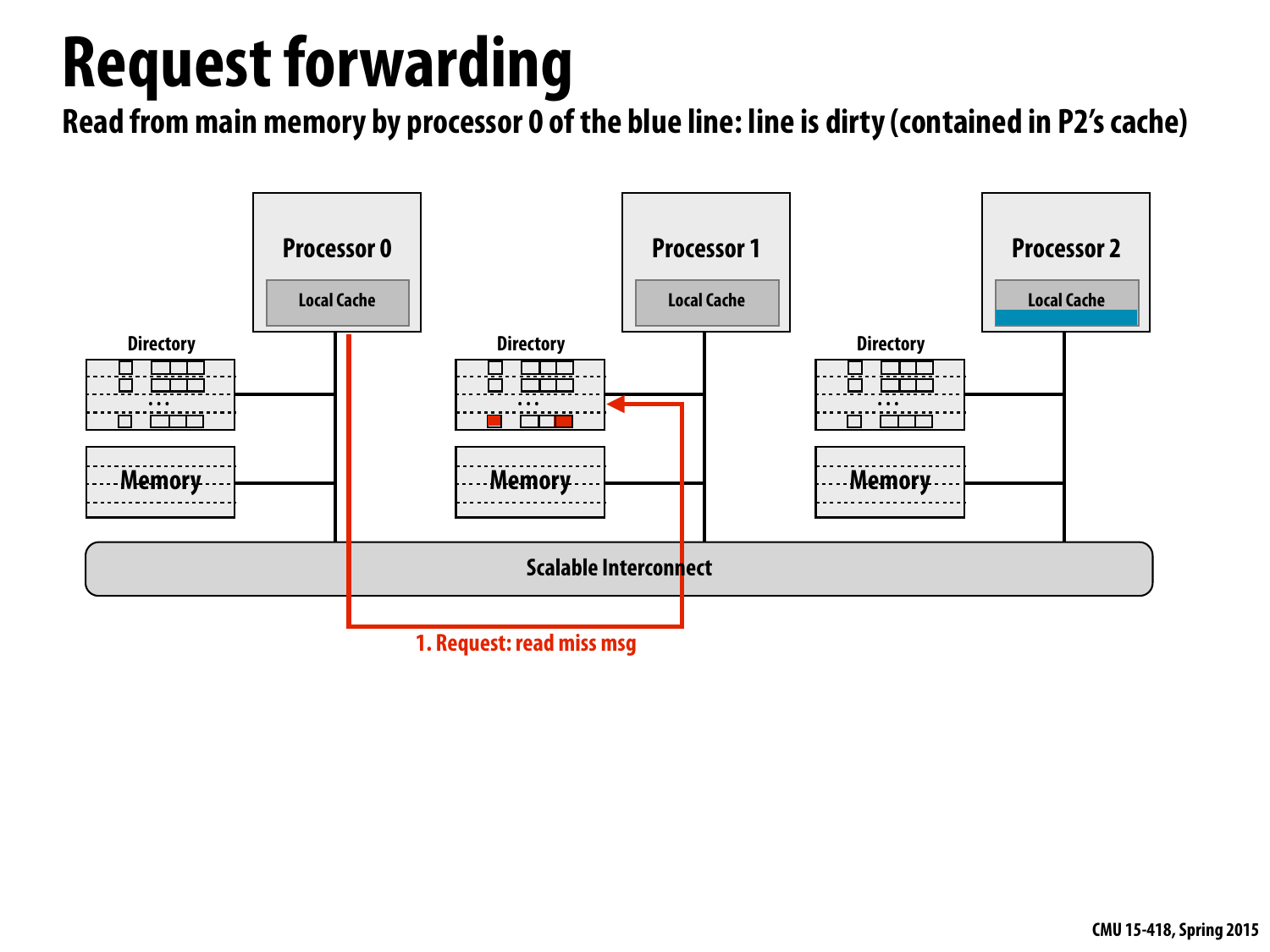## **Request forwarding**



**Read from main memory by processor 0 of the blue line: line is dirty (contained in P2's cache)**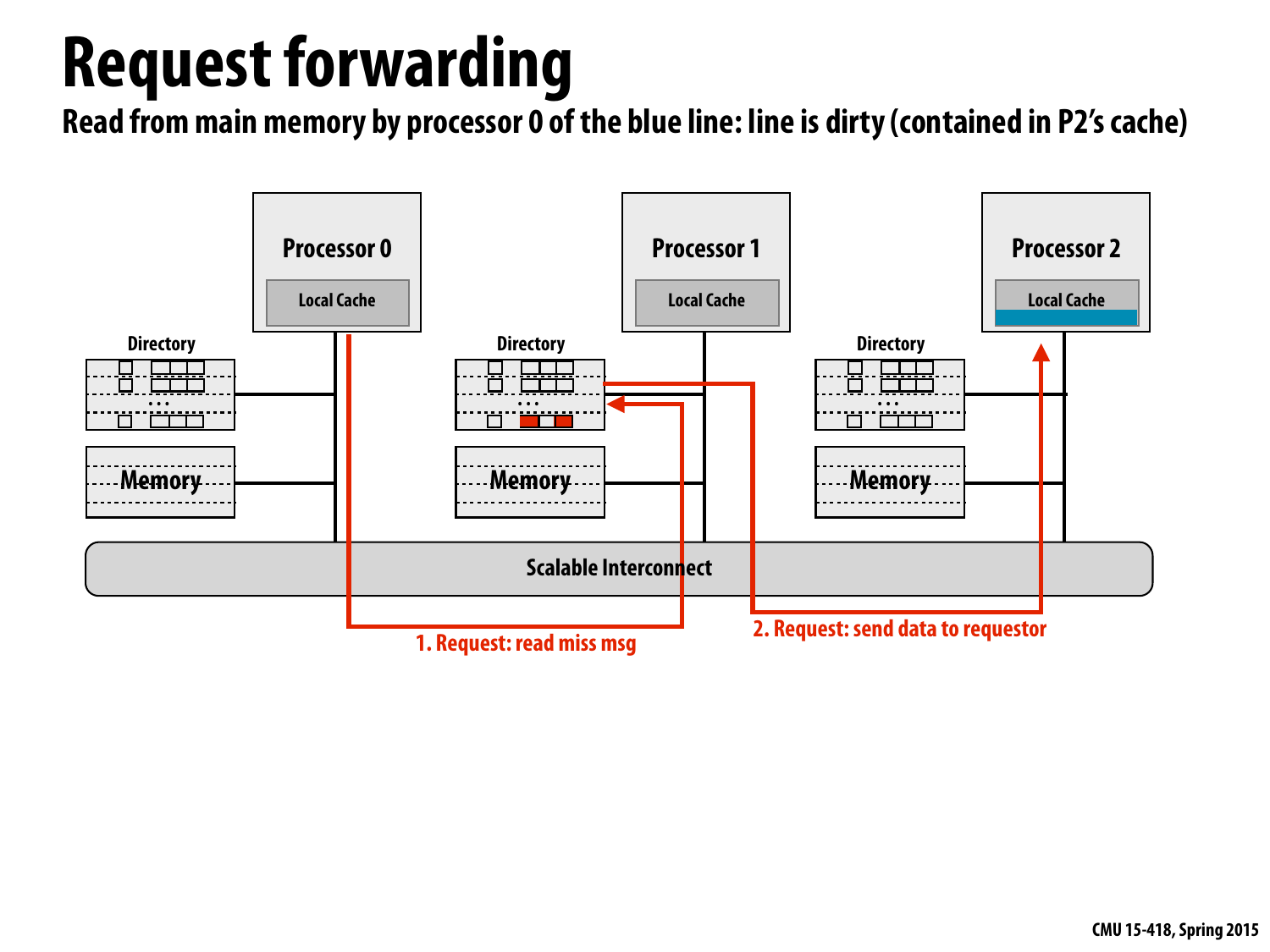## **Request forwarding**



**<sup>3/4.</sup> Response: data (2 msgs: sent to both home node and requestor)**

**Read from main memory by processor 0 of the blue line: line is dirty (contained in P2's cache)**

**Four network transactions in total** 

**Only three of the transactions are on the critical path (transactions 3 and 4 can be done in parallel) Note: system is no longer pure request/response (since P0 sent request to P1, but receives response from P2)**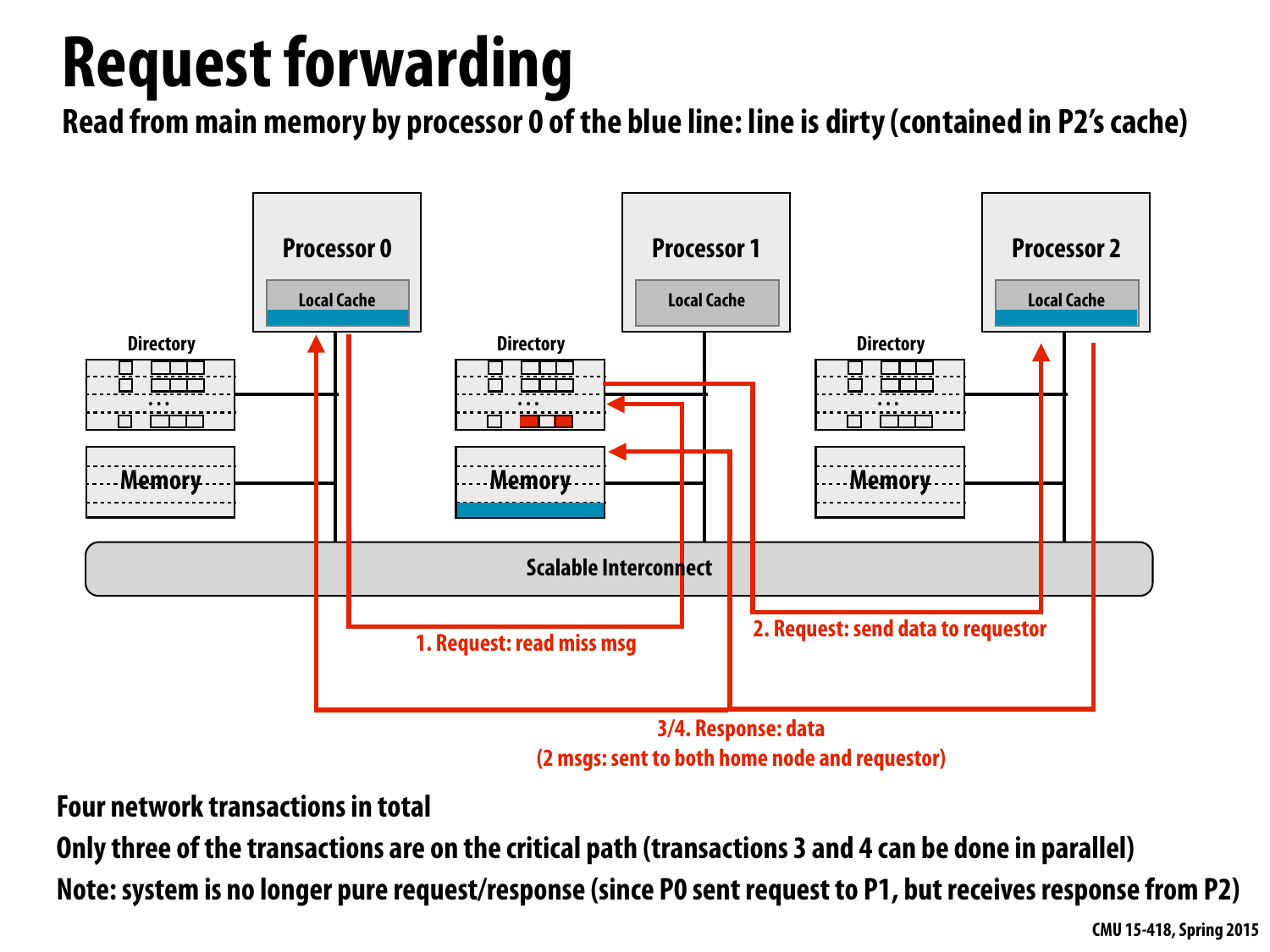# **Summary: directory-based coherence**

- **▪ Primary observation: broadcast doesn't scale, but luckily we don't need to broadcast to ensure coherence because often the number of caches containing a copy of a line is small**
- **Instead of snooping, just store the list of sharers in a "directory" and check the list as necessary** 
	- **One challenge: reducing overhead of directory storage** 
		- **- Use hierarchies of processors or larger line sizes**
		- **- Limited pointer schemes: exploit fact the most processors not sharing line**
		- **- Sparse directory schemes: exploit fact that most lines are not in cache**
- **▪ Another challenge: reducing the number of messages sent (traffic) and critical path (latency) of message chains needed to implement coherence operations**